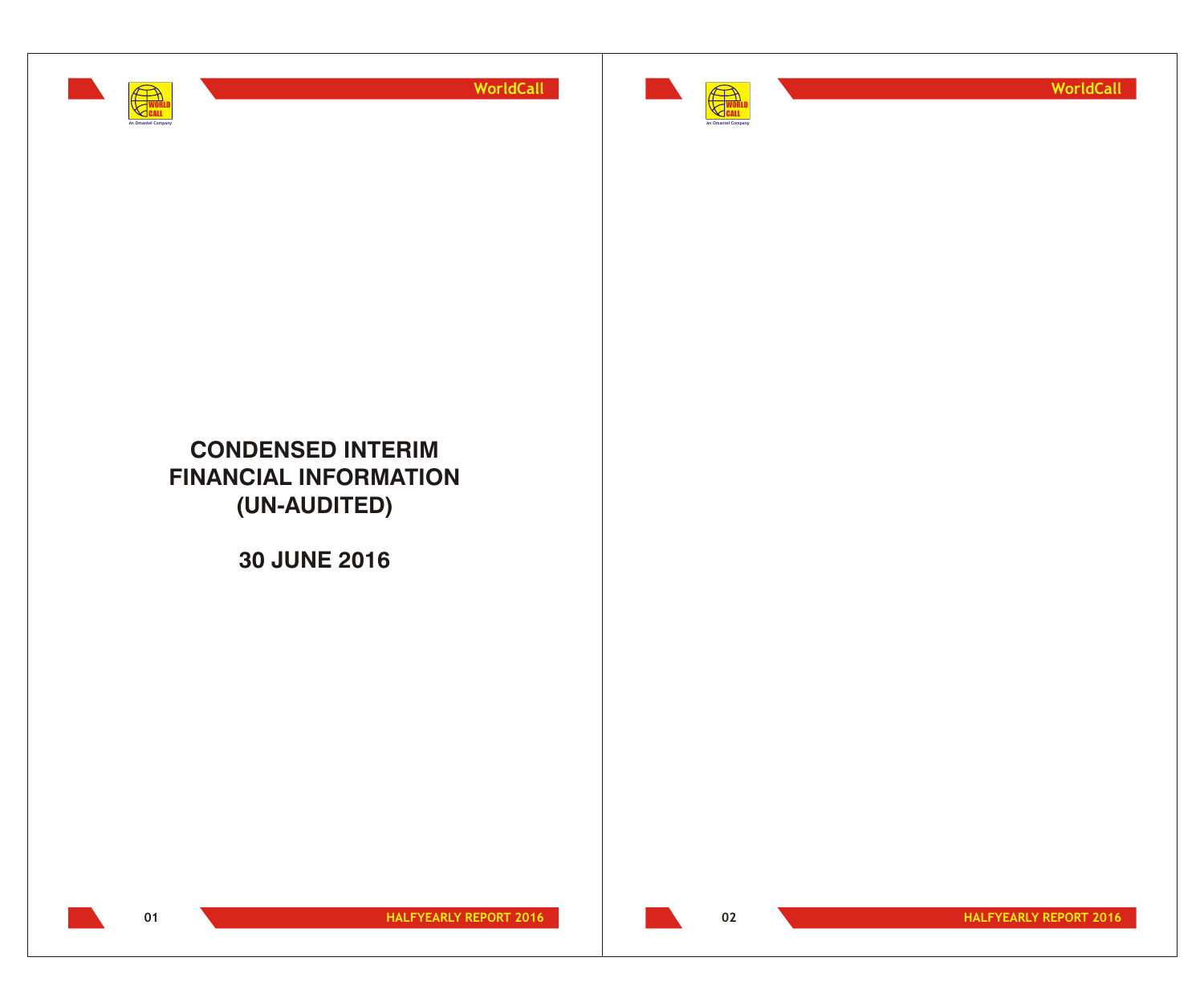

# VISION

WORLD CALL **An Omantel Company**

> We at Worldcall are committed to achieving dynamic growth and service excellence by being at the cutting edge of technological innovation. We strive to consistently meet and surpass customers', employees' and stake-holders' expectations by offering state-of-the-art telecom solutions with national & international footprints. We feel pride in making efforts to position Worldcall and Pakistan in the forefront of international arena.

# **MISSION STATEMENT**

In the telecom market of Pakistan, Worldcall to have an overwhelming impact on the basis of following benchmarks:

> Create new standards of product offering in basic and value added telephony by being more cost effective, easily accessible and dependable. Thus ensuring real value for money to all segments of market.

> Be a leader within indigenous operators in terms of market share, gross revenues and ARPU within five years and maintain the same positioning thereafter.

> Achieve utmost customer satisfaction by setting up high standards of technical quality and service delivery.

Ensuring the most profitable and sustainable patterns of ROI (Return on Investment) for the stake-holders.

# Contents

*Page Five*

Company information

*Page Seven*

Directors' review

*Page Eight*

Auditor's Report to the Members

*Page Nine* Condensed interim balance sheet

*Page Ten*

Condensed interim profit & loss account

*Page Eleven*

Condensed interim statement of comprehensive income

### *Page Twelve*

Condensed interim cash flow statement

### *Page Thirteen*

Condensed interim statement of changes in equity

### *Page Fourteen*

Notes to the condensed interim financial information

**04**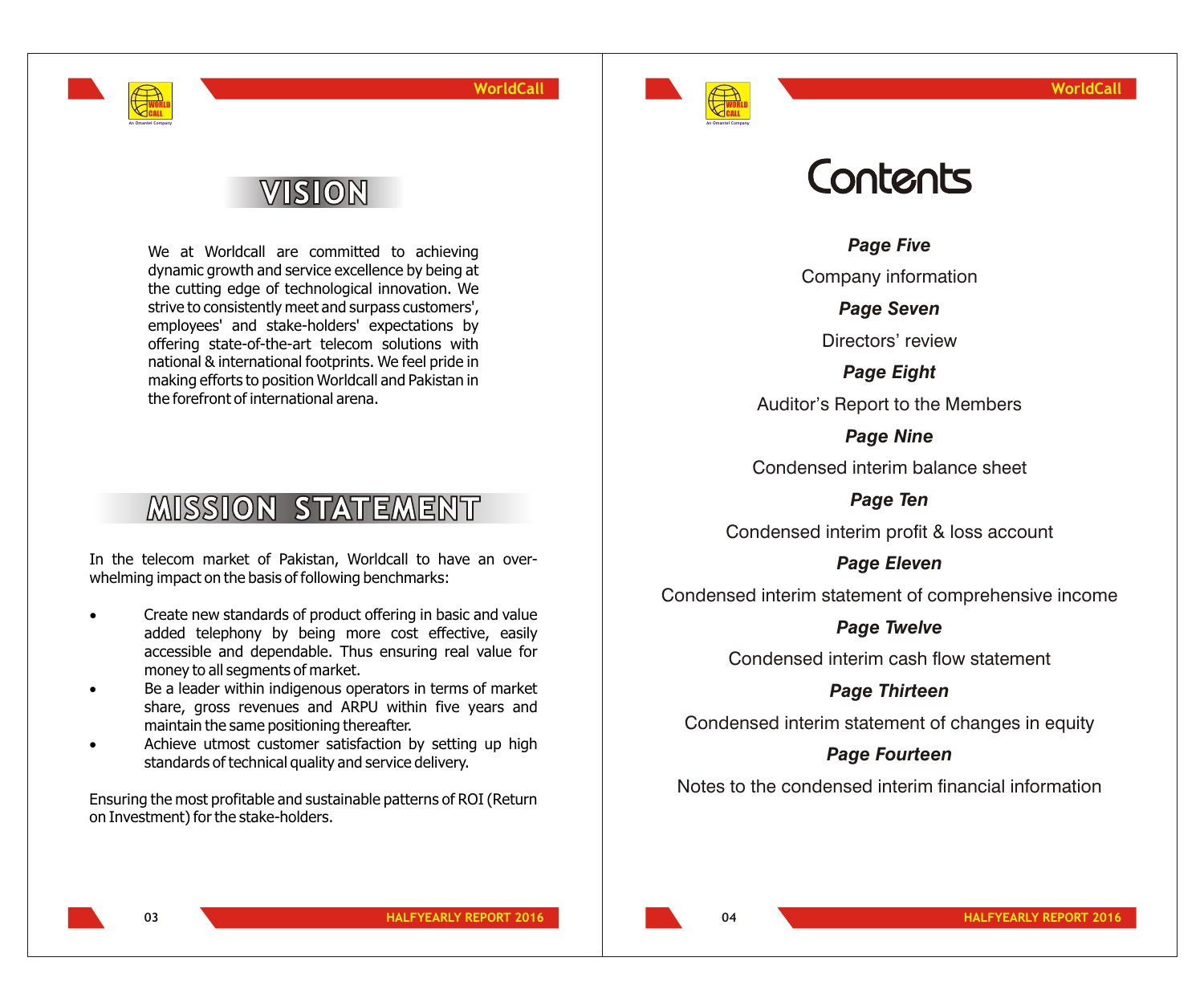



### **WorldCall**

|                                | <b>COMPANY INFORMATION</b>                        | <b>Bankers</b>                              | <b>Allied Bank Limited</b><br>Askari Bank Limited<br><b>Bank Al Habib Limited</b> |
|--------------------------------|---------------------------------------------------|---------------------------------------------|-----------------------------------------------------------------------------------|
| Chairman                       | Mr. Mehdi Mohammed Al Abduwani                    |                                             | Bank Islami (Pakistan) Ltd<br><b>Faysal Bank Limited</b>                          |
| <b>Chief Executive Officer</b> | Mr. Babar Ali Syed                                |                                             | Habib Bank Limited<br>Habib Metropolitan Bank Limited                             |
| <b>Board of Directors</b>      | Mr. Mehdi Mohammed Al Abduwani (Chairman)         |                                             | IGI Investment Bank Limited<br><b>JS Bank Limited</b>                             |
|                                | Mr. Talal Said Marhoon Al Mamari (Vice Chairman)  |                                             | <b>MCB Bank Limited</b>                                                           |
|                                | Mr. Aimen bin Ahmed Al Hosni                      |                                             | Mobilink Microfinance Bank Limited                                                |
|                                | Mr. Samy Ahmed Abdulgadir Al Ghassany             |                                             | National Bank of Pakistan                                                         |
|                                | Mr. Sohail Qadir                                  |                                             | NIB Bank Limited                                                                  |
|                                | Dr. Syed Salman Ali Shah                          |                                             | Pak Oman Investment Co. Limited<br>Soneri Bank Limited                            |
| <b>Chief Financial Officer</b> | Mr. Muhammad Murtaza Raza                         |                                             | Standard Chartered Bank (Pakistan) Limited<br><b>Summit Bank Limited</b>          |
| <b>Executive Committee</b>     | Mr. Mehdi Mohammed Al Abduwani (Chairman)         |                                             | Tameer Microfinance Bank Limited                                                  |
|                                | Mr. Talal Said Marhoon Al Mamari (Vice Chairman)  |                                             | The Bank of Punjab                                                                |
|                                | Mr. Aimen Bin Ahmed Al Hosni (Member)             |                                             | United Bank Limited                                                               |
|                                | Mr. Sohail Qadir (Member)                         |                                             |                                                                                   |
|                                | Mr. Babar Ali Syed (CEO) (Member)                 | <b>Registrar and Shares Transfer Office</b> | THK Associates (Pvt.) Limited                                                     |
|                                | Mr. Saud Mansoor Mohammed Al Mazrooei (Secretary) |                                             | 1st Floor, 40-C, Block-6, P.E.C.H.S.,                                             |
|                                |                                                   |                                             | Karachi-75400.                                                                    |
| <b>Audit Committee</b>         | Mr. Talal Said Marhoon Al Mamari (Chairman)       |                                             | Tel: (021) 111-000-322                                                            |
|                                | Mr. Aimen Bin Ahmed Al Hosni (Member)             |                                             |                                                                                   |
|                                | Dr. Syed Salman Ali Shah (Member)                 | <b>Registered Office/Head Office</b>        | 67-A, C/III, Gulberg-III,                                                         |
|                                | Mr. Shahid Aziz Siddiqui (Member)                 |                                             | Lahore, Pakistan                                                                  |
|                                | Mr. Mirghani Hamza Al Madani (Secretary)          |                                             | Tel: (042) 3587 2633-38                                                           |
|                                |                                                   |                                             | Fax: (042) 3575 5231                                                              |
| <b>Human Resource &amp;</b>    |                                                   |                                             |                                                                                   |
| <b>Remuneration Committee</b>  | Mr. Talal Said Marhoon Al Mamari - (Chairman)     | Webpage                                     | www.worldcall.com.pk                                                              |
|                                | Mr. Samy Ahmed Abdul Qadir Al Ghassany            |                                             |                                                                                   |
|                                | Mr. Aimen Bin Ahmed Al Hosni                      |                                             |                                                                                   |
|                                | Mr. Sohail Qadir                                  |                                             |                                                                                   |
| <b>Chief Internal Auditor</b>  | Mr. Mirghani Hamza Al Madani                      |                                             |                                                                                   |
| <b>Company Secretary</b>       | Mr. Saud Mansoor Mohammed Al Mazrooei             |                                             |                                                                                   |
| <b>Auditors</b>                | Horwath Hussain Chaudhury & Co.                   |                                             |                                                                                   |
|                                | <b>Chartered Accountants</b>                      |                                             |                                                                                   |
|                                |                                                   |                                             |                                                                                   |
| <b>Legal Advisers</b>          | M/s Miankot & Co.                                 |                                             |                                                                                   |
|                                | Barristers, Advocates &                           |                                             |                                                                                   |
|                                | Corporate Legal Consultant                        |                                             |                                                                                   |
|                                |                                                   |                                             |                                                                                   |

**06**

**05 HALFYEARLY REPORT 2016 HALFYEARLY REPORT 2016**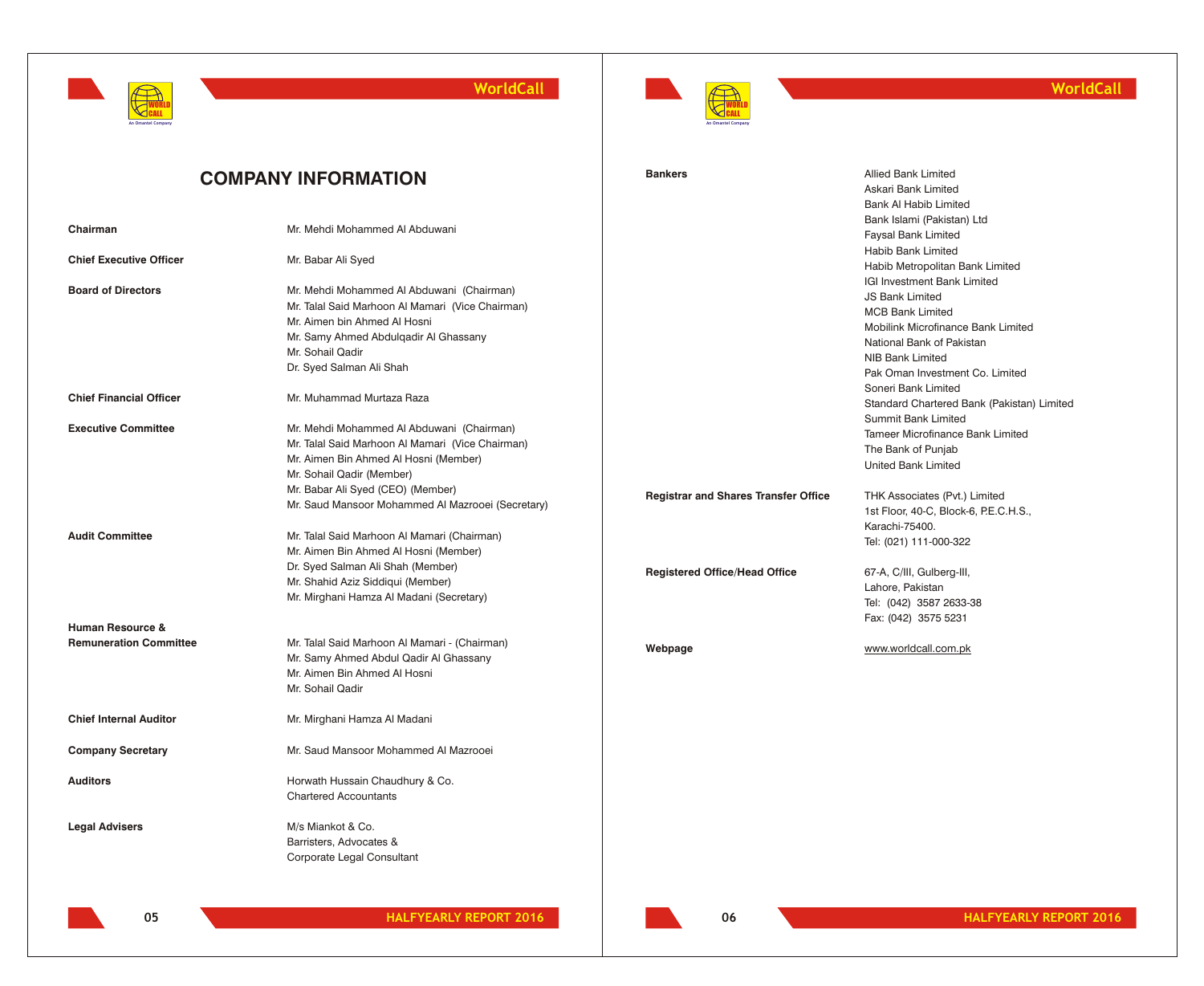

**Financial Overview**

**Future Outlook**

**DIRECTORS' REVIEW**

closed the period at a net loss.

thus expected to improve in near future.

The Directors of Worldcall Telecom Limited ("Wordcall" or the "Company") are pleased to present the brief overview of the financial information for the half year ended 30 June 2016.

During the period under review, the Company closed its financial results on net loss after tax o Rs1,118 million. The revenue has decreased from Rs 974 million to Rs 812 million showing a decline of 17% against the comparative period. Higher charge of network depreciation and hefty fixed cost has also contributed to gross loss of Rs 356 million. Operating cost has reflected a saving of 16%. After taking effects of finance cost and tax, the Company has

Despite the challenges being faced, the Company is hopeful to overturn the descending trend. Successful launch of 3G/4G services have presented the Company with tremendous opportunities for which majority of resources have been channeled towards broadband segment. Digital offering has been actualized with state of the art CAS enabled for bouquet and subscription management along with revenue assurance. Management plans to restructure the wireless brandband business with major focus on reduction in fixed operational cost. Furthermore, after annulment of ICH in 2015,the Company has successfully re build LDI business structure to materialize its share from market with focus on continuous improvement. Cost reduction initiatives have been undertaken to rationalize the expenses. Conversely, the Company is also in process of rescheduling existing finance liabilities which would considerably ease the burden in meeting financial obligations. Financial indicators are

In pursuance of a strategy of achieving desired results through revamping of the Company's organizational structure, a Share Purchase Agreement ("SPA") dated 11 October 2016 has been entered between the Parent company, Worldcall Services (Private) Limited ("WSL") and Ferret Consulting F.Z.C (a company based in the United Arab Emirates). (hereinafter collectively also referred to as the "Acquirers").As per the SPA, WSL shall acquire the 56.8% ordinary shares (488,839,429 ordinary shares) of the Company that are held by the Parent company and Ferret Consulting F.Z.C shall acquire the 85% CPS aggregating 297,500 CPS

We whole heartedly put in record here our appreciation and gratitude to our all staff members for their efforts and hard work especially in recent times of stress and pressure. We further express our customer for their continued support and trust on our services. For and on

that are held by the Parent company on fulfilment of certain terms and conditions.

**WorldCall**

#### WORLD CALL **An Omantel Company**

ڈائریکٹرز کاجائزہ

ورلڈ کال ٹیلی کام کمنیڈ (''ورلڈ کال' یا'' کمپنی'') کے بورڈ آف ڈائریکٹر30 جون 2016ءکواختیام یذیر ٹیورآڈٹ سہ ماہی میں معلومات کامختصر جائزہ پیش کرنے میں فخرمحسوں کرتے ہیں۔

# مالياتي جائزه

زیر جائزہ مدت کے دوران کمپنی نے اپنے ہالیاتی نتائج کوٹیکس کے بعد خالص نقصان 1118 ملین روپے پر بند کیا ہے۔کمپنی کی آمدنی تقابلی مدت میں 974 ملین روپے سےاس سال 812ملین روپے ہوچکی ہے (17فیصد کی کے ساتھ )۔ بھاری فرسودگی او فتحر کاسٹ نے 356 ملین روپے کے مجمومی نقصان میں اہم کردارادا کیاہے۔ آپریٹنگ لاگت میں 16فیصد کی بچت ہوئی ہے۔فنانس لاگت اورٹیکس کے بعد کمپنی نے موجود ہ پریڈکومجموعی نقصان بربندکیاہے۔

مستفيل كانقط ءنظر

،<br>مادجود در پیش چیلنجز کے کمپنی گرتے ہوئے رجحان کو پرامید ہے۔ 3G/4G خدمات کے کامیابآغاز میں کمپنی کے لئے زبر دست مواقع فراہم کئے ہیں۔جس کے لئیے وسائل کیا اکثریت کو براڈ ببیڈسیگھنٹ کے لیے *پختی سے ہیں۔ مینجنٹ مقرر*اپریشنل لاگت میں کمی پرتوجہ کےساتھ وائرلیس براڈ ببیڈ کاروبار کی تنظیم نوکرنے کے لئے منصوبہ بنارہی ہے۔ مزید براں 2015 میں ICHکےفیق کے بعد مسلسل بہتری برتوجہ کے ساتھ LDI کاروبار کی ۔<br>تنظیم نو سے یمپنی اپنامار کیٹ شئیر کامیابی کے ساتھ حاصل کررہی ہے۔ لاگت میں کی کے لئے اخراجات کومعقول بنانے کے لئے اقدامات کئیے حار ہے ہیں۔اس کے برعکس کمپنی اپنے فناس واجبات کوآ سانی سے ادا کرنے کے لئے فنانس واجبات کی ری شیڈ ولنگ کررہی ہے۔اس طرح مستقبل قریب میں مالیاتی یوزیشن کے بہتر ہونے کی امید ہے۔

حسب منشاء نتائج حاصل کرنے کے لئے حکمت عملی پرکام کوآ گے بڑھانے کے لئے کمپنی کے تنظیمی ڈھانچے کی تجدیدکی گئی اوراپائی کمپنی ورلڈ کال سروسز (پرائیویٹ)لمیٹڈ(''W SL'')اور فیرٹ کنسلٹنگ ۔FZC(جس کی بنیاد پتھ دعربامارات میں ہے)......(بعد میں مجموعی طور پراسے''ایکوئیررز'' کہا گیا) کے مابین11 اکتوب2016 ک<sup>و</sup>تھص کی *فرید کا*معام<sub>ل</sub>و("SPA") طے پایا۔SPA کےمطابق یا W S کمپنی کے .56 فی صدعمو*ی تھ*ص (429,838,838 ممومی *تھس*) کا مالک ہو گا جو اپائی کمپنی کے پاس موجود ہیں۔اور چند تواعد وضوابط پر عمل کرتے ہوئے ۔فیرٹ کنسلٹنگ ۔FZC امائی کمپنی کے پاس موجود CPS میں سے85 فی صدCPS مجموعی طور ر600, CPS 297 کی مالک ہوگی۔

هميني کےملاز مین اورصارفین

ہم تہددل سے یمپنی کے تمام ملاز مین اورصارفین کے شکرگز ار ہیں۔جنہوں نے اس کشید گی اور دیاؤ کے حالیہ دنوں میں کمپنی کی خدمات پراعتماد کیااورا بنی کوششیں جاری رکھیں ۔

بحكم بور ڈ آ ف<sup>ی</sup> ڈ ائریکٹر

| بابرعلى سيد        |
|--------------------|
| چيف انگِزيٹوا فيسر |

ميقظ

09 مُحَ 2017



09 May 2017 Chief Executive Officer

**07**

**Company's staff and customers**

behalf of the Board of Directors

**HALFYEARLY REPORT 2016 HALFYEARLY REPORT 2016**

**08**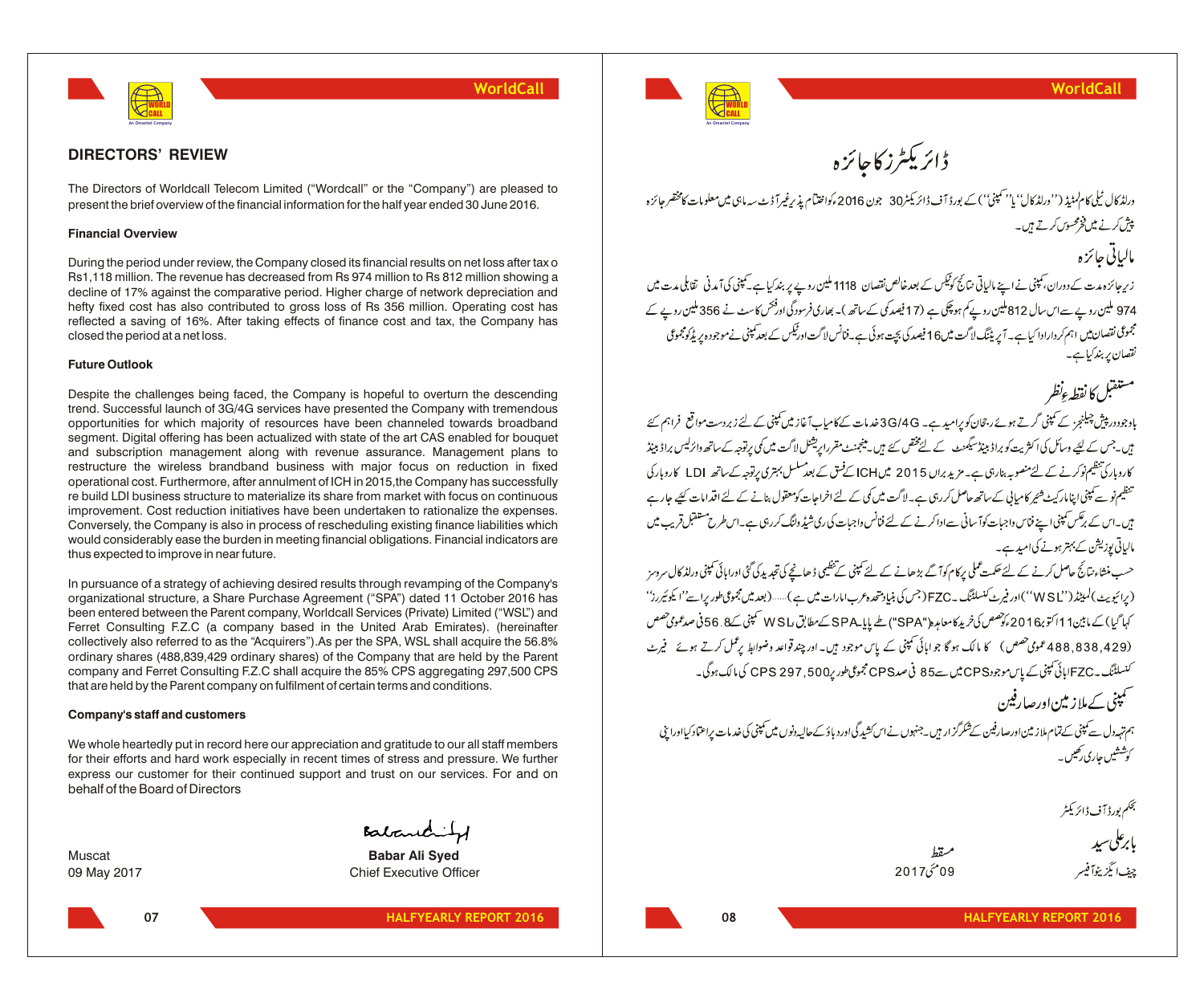



**WorldCall**

### **AUDITORS' REPORT TO THE MEMBERS ON REVIEW OF INTERIM FINANCIAL INFORMATION**

#### *Introduction*

We have reviewed the accompanying condensed interim balance sheet of **WorldCall Telecom Limited** as at June 30, 2016 and the related condensed interim profit and loss account, condensed interim statement of comprehensive income, condensed interim cash flow statement and condensed interim statement of changes in equity and the notes to the financial information for the half year then ended (here-in-after referred to as the "interim financial information"). Management is responsible for the preparation and presentation of this interim financial information in accordance with approved accounting standards as applicable in Pakistan for interim financial reporting. Our responsibility is to express a conclusion on this interim financial information based on our review. The figures included in the condensed interim profit and loss account for the quarters ended June 30, 2015 and June 30, 2016 have not been reviewed, as we are required to review only the cumulative figures for half year ended June 30, 2016.

#### *Scope of Review*

We conducted our review in accordance with International Standard on Review Engagements 2410. "Review of Interim Financial Information Performed by the Independent Auditor of the Entity". A review of financial information consists of making inquiries, primarily of persons responsible for the financial and accounting matters, and applying analytical and other review procedures. A review is substantially less in scope than an audit conducted in accordance with International Standards on Auditing and consequently does not enable us to obtain assurance that we would become aware of all significant matters that might be identified in an audit. Accordingly, we do not express an audit opinion.

#### *Conclusion*

Based on our review, nothing has come to our attention that causes us to believe that the accompanying interim financial information as of and for the half year ended June 30, 2016 is not prepared, in all material respects, in accordance with approved accounting standards as applicable in Pakistan.

#### *Emphasis of Matter*

We draw attention to note 2.6 to the condensed interim financial information (un-audited), which states that the Company has incurred net loss of Rs. 1.118 billion for the six months period ending June 30, 2016. As of that date, the Company has accumulated losses of Rs. 18.529 billion and its current liabilities exceeded its current assets by Rs. 16.672 billion. These conditions alongwith others set forth in note 2.6 to the condensed interim financial information (un-audited) indicate the existence of a material uncertainty, which may cast significant doubt about the Company's ability to continue as a going concern. Our opinion is not qualified with regard to this matter.

#### *Other Matter*

The condensed interim financial information for the half year ended June 30, 2015 and financial statements for the year ended December 31, 2015 were reviewed and audited by another firm of Chartered Accountants who expressed an unmodified conclusion and opinion thereon vide their reports dated August 28, 2015 and March 7, 2017, respectively. However, their reports contained an emphasis of matter paragraph with regard to going concern assumption.

**Lahore Horwath Hussain Chaudhury & Co.** 09 May 2017 Chartered Accountants

(Engagement Partner: Amin Ali)



**HALFYEARLY REPORT 2016 HALFYEARLY REPORT 2016 09 10**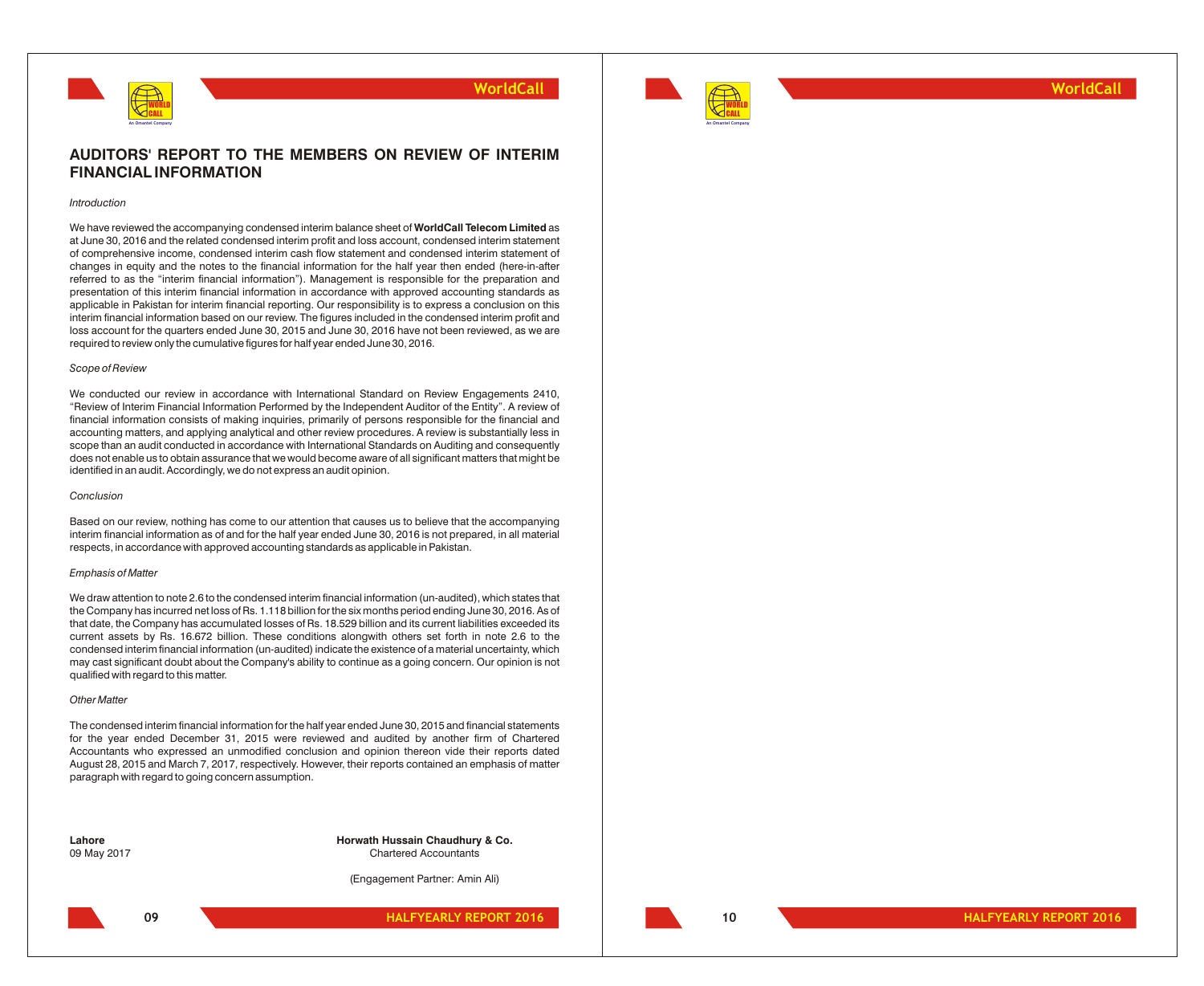

### **CONDENSED INTERIM BALANCE SHEET AS AT 30 JUNE 2016**

|                                                                                                  |                | June 30<br>2016                 | December 31<br>2015  |                             |
|--------------------------------------------------------------------------------------------------|----------------|---------------------------------|----------------------|-----------------------------|
|                                                                                                  |                | (Un-audited)                    | (Audited)            |                             |
|                                                                                                  | Note           | -------------Rupees in '000)--- | -------              |                             |
|                                                                                                  |                |                                 | (Restated)           |                             |
| <b>NON-CURRENT ASSETS</b>                                                                        |                |                                 |                      |                             |
| Property, plant and equipment                                                                    | $\overline{5}$ | 8,516,543                       | 8,084,786            |                             |
| Intangible assets                                                                                | 6              | 2,221,883                       | 2,352,039            |                             |
| Investment properties<br>Long term trade receivable                                              |                | 38,520<br>84,249                | 38,520<br>91,953     |                             |
| Deferred taxation                                                                                |                | 1,500,000                       | 1,500,000            |                             |
| Long term loans                                                                                  |                | 4,171                           | 2,878                | Revenue - net               |
| Long term deposits                                                                               |                | 34,413                          | 36,046               | Direct cost                 |
|                                                                                                  |                | 12,399,779                      | 12,106,222           |                             |
| <b>CURRENT ASSETS</b>                                                                            |                |                                 |                      | <b>Gross Loss</b>           |
| Stores and spares                                                                                |                | 93,045                          | 115,535              |                             |
| Stock-in-trade                                                                                   |                | 67,244                          | 67.175               | Operating cost              |
| Trade debts                                                                                      |                | 554,115                         | 481,246              | <b>Operating Loss</b>       |
| Loans and advances<br>Deposits and prepayments                                                   |                | 159,243<br>415,652              | 80,590<br>420,179    |                             |
| Short term investments                                                                           |                | 76,397                          | 87,860               | Finance cost                |
| Other receivables                                                                                |                | 209,490                         | 300,149              | Other income                |
| Income tax recoverable - net                                                                     |                | 35,564                          | 43,730               | Other operating exper       |
| Cash and bank balances                                                                           |                | 7,339                           | 29,900               |                             |
|                                                                                                  |                | 1,618,089                       | 1,626,364            | <b>Loss before Taxation</b> |
| Non-current assets classified as held for sale                                                   | $\overline{7}$ |                                 | 892,883              |                             |
|                                                                                                  |                | 1,618,089                       | 2,519,247            | Taxation                    |
| <b>CURRENT LIABILITIES</b>                                                                       |                |                                 |                      | Net Loss for the Peri       |
| Current portion of non-current liabilities<br>Short term borrowings                              |                | 5,235,613<br>567,177            | 5,231,057<br>563,902 |                             |
| License fee payable                                                                              |                | 1,021,500                       | 1,021,500            |                             |
| Trade and other payables                                                                         |                | 11,147,079                      | 10,703,621           | <b>Basic and Diluted Lo</b> |
| Interest and mark up accrued                                                                     |                | 318,677                         | 253,644              |                             |
|                                                                                                  |                | 18,290,046                      | 17,773,724           |                             |
| <b>NET CURRENT LIABILITIES</b>                                                                   |                | (16,671,957)                    | (15, 254, 477)       | The annexed notes           |
|                                                                                                  |                |                                 |                      |                             |
| <b>NON-CURRENT LIABILITIES</b>                                                                   |                |                                 |                      |                             |
| Term finance certificates                                                                        | 8              |                                 |                      |                             |
| Long term financing<br>Retirement benefits                                                       | 9              | 69,249<br>400,118               | 87,750<br>373,998    |                             |
| Liabilities against assets subject to finance lease                                              |                |                                 | 1,609                |                             |
| Long term payables                                                                               |                | 633,554                         | 526,250              |                             |
| Long term deposits                                                                               |                | 35,086                          | 35,136               |                             |
|                                                                                                  |                | (1, 138, 007)                   | (1,024,743)          |                             |
| <b>Contingencies and commitments</b>                                                             | 10             |                                 |                      |                             |
|                                                                                                  |                | (5,410,185)                     | (4, 172, 998)        |                             |
| <b>REPRESENTED BY</b>                                                                            |                |                                 |                      |                             |
| <b>Share Capital and Reserves</b>                                                                |                |                                 |                      |                             |
| Authorized share capital:                                                                        |                |                                 |                      |                             |
| 1,500,000,000 (December 31, 2015: 1,500,000,000) ordinary shares of Rs 10 each                   |                | 15,000,000                      | 15,000,000           |                             |
| 500,000 (December 31, 2015: 500,000) preference shares of USD 100 each                           |                |                                 |                      |                             |
| (USD 50,000,000 equivalent to Rs 6,000,000,000)                                                  |                | 6,000,000                       | 6,000,000            |                             |
| Ordinary share capital                                                                           |                | 8,605,716                       | 8,605,716            |                             |
| Preference share capital                                                                         |                | 3,537,700                       | 3,537,700            |                             |
| Capital reserves:                                                                                |                |                                 |                      |                             |
| - Share premium                                                                                  |                | 837,335                         | 837,335              |                             |
| - Fair value reserve                                                                             |                | 11,508                          | 22,971               |                             |
| - Exchange translation reserve                                                                   |                | 126,800                         | 130,300              |                             |
| Revenue reserve: Accumulated loss                                                                |                | (18,529,244)                    | (17, 307, 020)       |                             |
| Surplus on revaluation of fixed assets                                                           |                | (5,410,185)                     | (4, 172, 998)        |                             |
|                                                                                                  |                | (5,410,185)                     | (4.172,998)          |                             |
|                                                                                                  |                |                                 |                      |                             |
| The annexed notes 1 to 15 form an integral part of this condensed interim financial information. |                |                                 |                      | Batan                       |
|                                                                                                  |                |                                 |                      |                             |
| Balandiff                                                                                        |                |                                 |                      | <b>Chief Executive O</b>    |
|                                                                                                  |                |                                 | <b>Director</b>      |                             |
| 11                                                                                               |                | <b>HALFYEARLY REPORT 2016</b>   |                      | 12                          |
|                                                                                                  |                |                                 |                      |                             |
|                                                                                                  |                |                                 |                      |                             |

WORLD CALL

**An Omantel Company**

### **CONDENSED INTERIM PROFIT AND LOSS ACCOUNT (UN-AUDITED) FOR THE QUARTER AND HALF YEAR ENDED 30 JUNE 2016**

|                                  | Half Year Ended June 30, | Quarter Ended June 30, |                                    |             |
|----------------------------------|--------------------------|------------------------|------------------------------------|-------------|
|                                  | 2016                     | 2015                   | 2016                               | 2015        |
|                                  |                          |                        | --(Rupees in '000)---------------- |             |
|                                  |                          |                        |                                    |             |
| Revenue - net                    | 811,819                  | 973,566                | 305,094                            | 479,465     |
| Direct cost                      | (1, 168, 148)            | (1,518,012)            | (597, 673)                         | (834,988)   |
| Gross Loss                       | (356, 329)               | (544, 446)             | (292, 579)                         | (355, 523)  |
| Operating cost                   | (526, 350)               | (623, 451)             | (248, 369)                         | (345, 720)  |
| <b>Operating Loss</b>            | (882, 679)               | (1, 167, 897)          | (540.948)                          | (701, 243)  |
| Finance cost                     | (260, 915)               | (322, 146)             | (137, 357)                         | (158, 510)  |
| Other income                     | 114,382                  | 29,583                 | 7,471                              | 2,685       |
| Other operating expenses         | (66, 709)                | (92, 926)              | (66, 709)                          | (69)        |
| <b>Loss before Taxation</b>      | (1,095,921)              | (1,553,386)            | (737, 543)                         | (857, 137)  |
| Taxation                         | (22, 499)                | (818, 595)             | (9, 872)                           | (1,051,301) |
| <b>Net Loss for the Period</b>   | (1, 118, 420)            | (2,371,981)            | (747, 415)                         | (1,908,438) |
|                                  |                          |                        |                                    |             |
| Basic and Diluted Loss per Share | (1.42)                   | (2.88)                 | (0.93)                             | (2.28)      |

The annexed notes 1 to 15 form an integral part of this condensed interim financial information.





**WorldCall**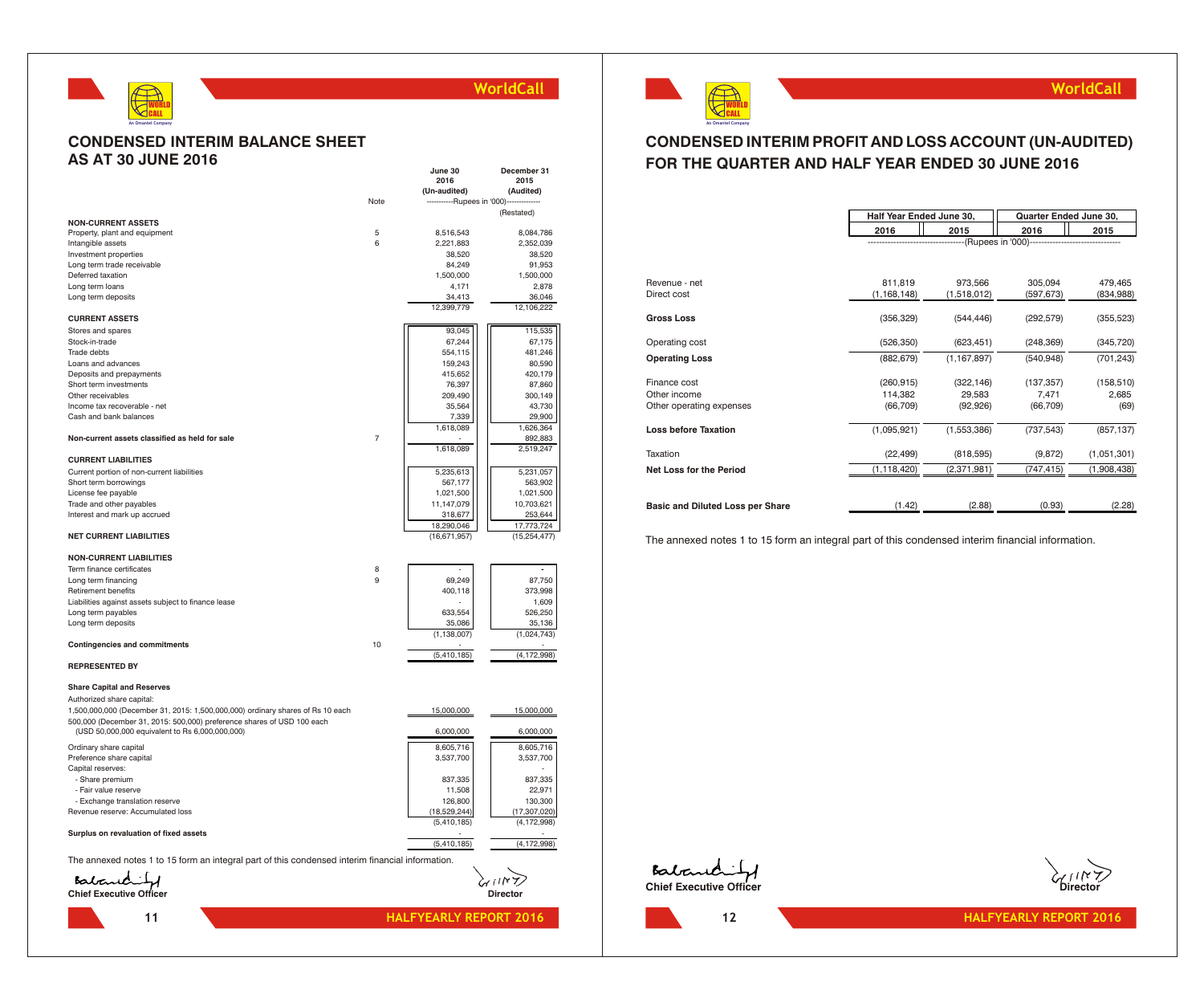

### **CONDENSED INTERIM STATEMENT OF COMPREHENSIVE INCOME (UN-AUDITED) FOR THE QUARTER AND HALF YEAR ENDED 30 JUNE 2016**

### **2016 2015 2016 2015** Rupees Rupees Rupees Rupees **Net Loss for the Period** (1,118,420) (2,371,981) (747,415) (1,908,438) *Other comprehensive income* **Items that will not be re-classified subsequently to the profit or loss** - - - - **Items that will be reclassified subsequently to the profit or loss** - Change in fair value of available-for-sale financial assets (11,463) 34,784 323 44,174 **Total Comprehensive Loss for the Period** (1,129,883) (2,337,197) (747,092) (1,864,264) **Half Year Ended June 30, Quarter Ended June 30,**

The annexed notes 1 to 15 form an integral part of this condensed interim financial information.



### **WorldCall**

**Half Year Ended June 30,**

### **CONDENSED INTERIM CASH FLOW STATEMENT (UN-AUDITED) FOR THE HALF YEAR ENDED 30 JUNE 2016**

|                                                                  |      | 2016                   | 2015          |
|------------------------------------------------------------------|------|------------------------|---------------|
|                                                                  | Note | Rupees                 | <b>Rupees</b> |
| <b>CASH FLOWS FROM OPERATING ACTIVITIES</b>                      |      |                        |               |
| Cash generated from operations                                   | 11   | 75,948                 | 234,213       |
| (Increase)/decrease in non-current assets:                       |      |                        |               |
| - Long term deposits                                             |      | 1,633                  | (31, 102)     |
| - Long term loans                                                |      | (1, 293)               | 318           |
| - Long term trade receivables                                    |      | 14,949                 | 10,722        |
| (Decrease)/increase in non-current liabilities:                  |      |                        |               |
| - Long term deposits                                             |      | (50)                   | (319)         |
| - Long term payables                                             |      |                        |               |
|                                                                  |      |                        | 3,614         |
| Retirement benefits paid                                         |      | (19, 523)              | (24, 017)     |
| Finance cost paid<br>Taxes paid                                  |      | (60, 173)<br>(14, 333) | (140, 778)    |
|                                                                  |      |                        | (22, 603)     |
| Net cash (used in) / generated from operating activities         |      | (2,842)                | 30,048        |
| <b>CASH FLOWS FROM INVESTING ACTIVITIES</b>                      |      |                        |               |
| Property, plant and equipment purchased                          |      | (12, 100)              | (271, 684)    |
| Proceeds from disposal of property, plant and equipment          |      | 1,160                  | 19,456        |
| Net cash used in investing activities                            |      | (10, 940)              | (252, 228)    |
|                                                                  |      |                        |               |
| <b>CASH FLOWS FROM FINANCING ACTIVITIES</b>                      |      |                        |               |
| Proceeds from long term loan acquired                            |      |                        | 3,555,300     |
| Initial loan transaction cost paid                               |      |                        | (39, 616)     |
| Repayment of term finance certificates                           |      |                        | (108, 455)    |
| Repayment of long term financing                                 |      | (11,501)               | (3,422,748)   |
| Short term borrowings - net                                      |      | 3,275                  | (80,031)      |
| Repayment of liabilities against assets subject to finance lease |      | (553)                  | (485)         |
| Net Cash used in financing activities                            |      | (8,779)                | (96,035)      |
| Net Decrease in Cash and Cash Equivalents                        |      | (22, 561)              | (318, 215)    |
| Cash and cash equivalents at the beginning of the period         |      | 29,900                 | 749,999       |
| Cash and Cash Equivalents at the End of the Period               |      | 7,339                  | 431,784       |

The annexed notes 1 to 15 form an integral part of this condensed interim financial information.





**13 13 144LFYEARLY REPORT 2016** 





**HALFYEARLY REPORT 2016 HALFYEARLY REPORT 2016**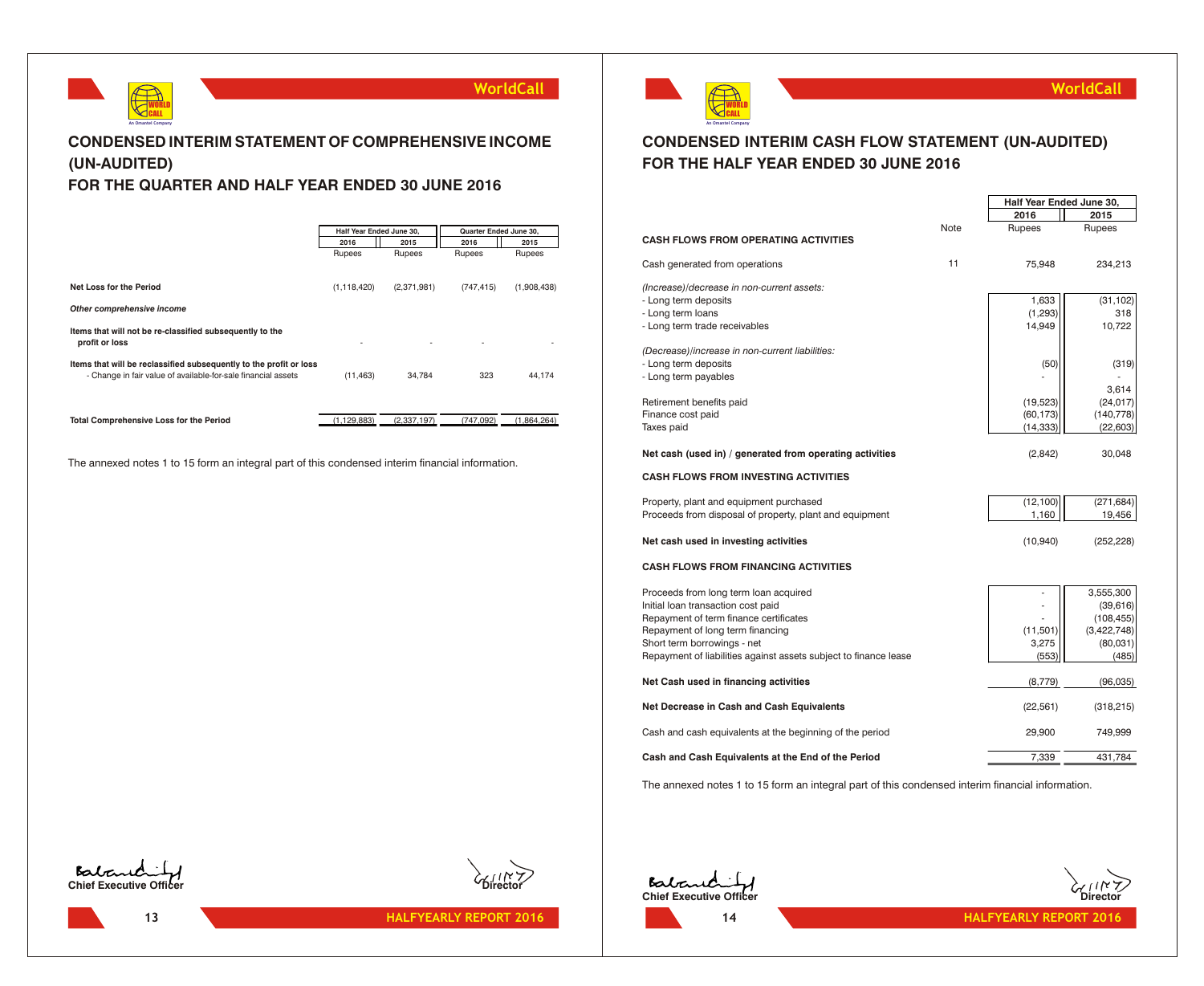CONDENSED INTERIM STATEMENT OF CHANGES IN EQUITY (UN-AUDITED) **CONDENSED INTERIM STATEMENT OF CHANGES IN EQUITY (UN-AUDITED)**

| Other comprehensive income for the period - net of tax<br>Total comprehensive loss for the period - net of tax<br>assets<br>Balance as at December 31, 2014 (Audited)<br>6<br>Particula<br>Transfer to surplus on revaluation of fixed<br>Loss for the period |                           |                             |                  |                            |                                    |                         |                          |                       |
|---------------------------------------------------------------------------------------------------------------------------------------------------------------------------------------------------------------------------------------------------------------|---------------------------|-----------------------------|------------------|----------------------------|------------------------------------|-------------------------|--------------------------|-----------------------|
|                                                                                                                                                                                                                                                               | Ordinary Share<br>Capital | Preference Share<br>Capital | Premium<br>Share | Fair Value Reserve         | Translation<br>Exchange<br>Reserve | Accumulated loss        | Total                    | An On<br>ntel Company |
|                                                                                                                                                                                                                                                               |                           |                             |                  | ---- (Rupees in '000' ---- |                                    |                         |                          |                       |
|                                                                                                                                                                                                                                                               | 8,605,716                 | 3,537,700                   | 837,335          | 3,276                      | (16,700)                           | (6,373,241)             | 6,594,086                |                       |
|                                                                                                                                                                                                                                                               |                           |                             |                  |                            |                                    | (2, 371, 981)           | (2,371,981)              |                       |
|                                                                                                                                                                                                                                                               |                           |                             |                  | 34,784<br>34,784           |                                    | (2,371,981)             | 34,784<br>(2,337,197)    |                       |
|                                                                                                                                                                                                                                                               |                           |                             |                  |                            |                                    | 47,468                  | 47,468                   |                       |
| Exchange translation reserve                                                                                                                                                                                                                                  |                           |                             |                  |                            | 38,500                             | (38,500)                |                          |                       |
| Dividend on preference shares                                                                                                                                                                                                                                 |                           |                             |                  |                            | 38,500                             | (107, 394)              | (107, 394)               |                       |
| Total transactions with owners, recognized directly in equity                                                                                                                                                                                                 |                           |                             |                  |                            |                                    | (145, 894)              | (107, 394)               |                       |
| Balance as at June 30, 2015 (Un-Audited)                                                                                                                                                                                                                      | 8,605,716                 | 3,537,700                   | 837,335          | 38,060                     | 21,800                             | (8, 843, 648)           | 4,196,963                |                       |
| Loss for the period                                                                                                                                                                                                                                           |                           |                             |                  |                            |                                    | (8,260,906)             | (8,260,906)              |                       |
| Other comprehensive (loss) / income for the period - net of tax                                                                                                                                                                                               |                           |                             |                  | (15,089)                   |                                    | 11,819                  | (3, 270)                 |                       |
| Total comprehensive loss for the period - net of tax                                                                                                                                                                                                          |                           |                             |                  | (15,089)                   |                                    | (8, 249, 087)           | (8,264,176)              |                       |
| Transfer from surplus on revaluation of fixed assets                                                                                                                                                                                                          |                           |                             |                  |                            |                                    | 15,651                  | 15,651                   |                       |
| Exchange translation reserve                                                                                                                                                                                                                                  |                           |                             |                  |                            | 108,500                            | (108,500)               |                          |                       |
| Dividend on preference shares                                                                                                                                                                                                                                 |                           |                             |                  |                            |                                    | (121, 436)              | (121, 436)               |                       |
| Total transactions with owners, recognized directly in equity                                                                                                                                                                                                 |                           |                             |                  |                            | 108,500                            | (229, 936)              | (121, 436)               |                       |
| Balance as at December 31, 2015 (Audited)                                                                                                                                                                                                                     | 8,605,716                 | 3,537,700                   | 837,335          | 22,971                     | 130,300                            | (17, 307, 020)          | (4, 172, 998)            |                       |
| Loss for the period                                                                                                                                                                                                                                           |                           |                             |                  |                            |                                    | (1, 118, 420)           | (1, 118, 420)            |                       |
| Other comprehensive loss for the period - net of tax                                                                                                                                                                                                          |                           |                             |                  | (11,463)                   |                                    |                         | (11,463)                 |                       |
| Total comprehensive loss for the period - net of tax                                                                                                                                                                                                          | ï                         |                             | ï                | (11,463)                   |                                    | (1, 118, 420)           | (1, 129, 883)            |                       |
| assets<br>Transfer to surplus on revaluation of fixed                                                                                                                                                                                                         |                           |                             |                  |                            |                                    |                         |                          |                       |
| Exchange translation reserve                                                                                                                                                                                                                                  |                           |                             |                  |                            | (3,500)                            | 3,500                   |                          |                       |
| Total transactions with owners, recognized directly in equity<br>Dividend on preference shares                                                                                                                                                                |                           |                             |                  |                            | (3,500)                            | (103, 804)<br>(107.304) | (107, 304)<br>(107, 304) |                       |
|                                                                                                                                                                                                                                                               |                           |                             |                  |                            |                                    |                         |                          |                       |
| Balance as at June 30, 2016 (Un-Audited)                                                                                                                                                                                                                      | 8,605,716                 | 3,537,700                   | 837,335          | 11,508                     | 126,800                            | (18,529,244)            | (5,410,185)              |                       |
| form an integral part of this condensed interim financial information.<br>The annexed notes 1 to 15<br>alane                                                                                                                                                  |                           |                             |                  |                            |                                    |                         | ダミック                     | WorldCall             |
| Chief Executive Officer                                                                                                                                                                                                                                       |                           |                             |                  |                            |                                    |                         | <b>Director</b>          |                       |



### **NOTES TO THE CONDENSED INTERIM FINANCIAL INFORMATION (UN-AUDITED) FOR THE HALF YEAR ENDED 30 JUNE 2016**

#### **1. Legal status and nature of business**

Worldcall Telecom Limited ("the Company") is a public limited company incorporated in Pakistan on March 15, 2001 under the Companies Ordinance, 1984. Its shares are quoted on the Pakistan Stock Exchange. The Company commenced its operations on December 01, 2004 and is engaged in providing Wireless Local Loop ("WLL") and Long Distance & International ("LDI") services in Pakistan and re-broadcasting international/national satellite/terrestrial wireless and cable television and radio signals as well as interactive communication and to establish, maintain and operate the licensed telephony services. The Company has been licensed by Pakistan Telecommunication Authority ("PTA") and Pakistan Electronic Media Regulatory Authority ("PEMRA") for these purposes. The registered office of the Company is situated at 67A, C-III, Gulberg III, Lahore. **EXERCT THE CONDENSED INTERIM FINANCIAL INFORMATIC<br>
<b>TEST TO THE CONDENSED INTERIM FINANCIAL INFORMATIC<br>
ADDITED,<br>
ADDITED,<br>
ADDITED,<br>
ADDITED,<br>
ADDITED,<br>
ADDITED,<br>
ADDITED,<br>
ADDITED,<br>
ADDITED,<br>
ADDITED,<br>
ADDITED,<br>
ADDITED** 

Oman Telecommunications Company SAOG (the "Parent company") owns 488,839,429 ordinary shares i.e. 56.80% (2015: 488,839,429 ordinary shares - 56.80%) and 350,000 preference shares - 100% (2015 : 200,000 preference shares - 57.14%) of the Company .

As stated in Note 2.6, a share purchase agreement (SPA) has been signed subsequent to the half year ended June 30, 2016, between the Parent company and the acquirers, through which 488,839,429 ordinary shares (56.80% ordinary shares) and 297,500 preference shares (85% preference shares) of the Company shall be acquired by the acquirers from the Parent company. The execution of the said SPA is in process.

#### **2. Basis of preparation**

- **2.1** This condensed interim financial information of the Company for the half year ended June 30, 2016 has been prepared in accordance with the requirements of the International Accounting Standard 34 - Interim Financial Reporting and provisions of and directives issued under the Companies Ordinance, 1984. In case where requirements differ, the provisions of or directives issued under the Companies Ordinance, 1984 have been followed.
- **2.2** This condensed interim financial information should be read in conjunction with annual audited financial statements for the year ended December 31, 2015. Comparative balance sheet is extracted from annual audited financial statements for the year ended December 31, 2015 whereas comparative profit and loss account, comparative statement of comprehensive income, comparative cash flows statement and comparative statement of changes in equity are extracted from unaudited interim financial information for the half year ended June 30, 2015.
- **2.3** This condensed interim financial information is unaudited; however, a limited scope review has been performed by the external auditors as required by the Code of Corporate Governance.
- **2.4** The preparation of these condensed interim financial information requires the management to make judgments, estimates and assumptions that affect the application of accounting policies and the reported amounts of assets, liabilities, income and expenses. Actual results may differ from these estimates. In preparing this condensed interim financial information, the significant judgments made by the management in applying accounting policies and key sources of estimation were the same as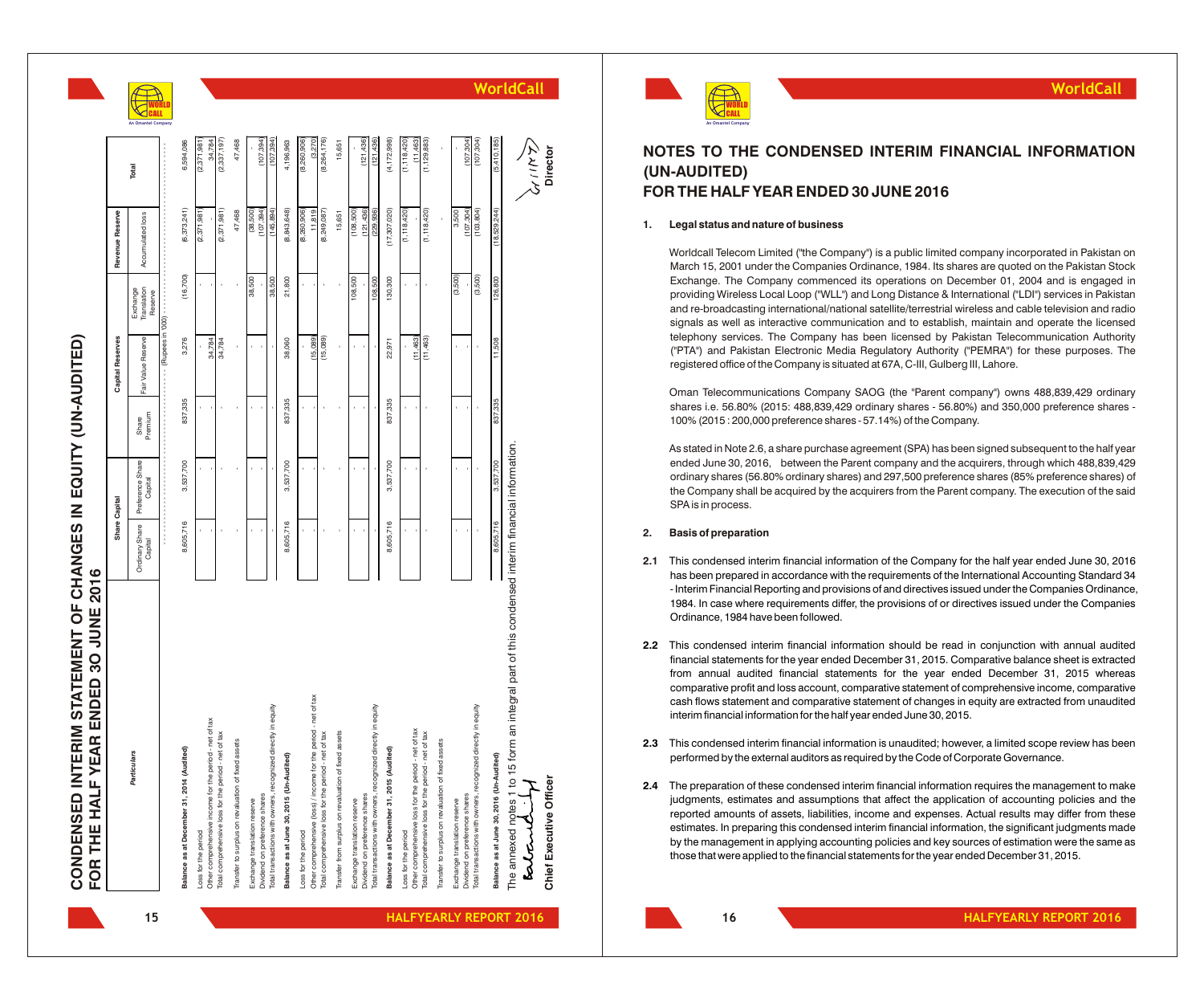

**2.5** This condensed interim financial information is presented in Pak Rupees, which is the Company's functional and presentational currency. All the figures have been rounded off to the nearest thousand of rupees, unless otherwise stated.

#### **2.6 Going concern assumption**

The Company has incurred a loss after taxation of Rs. 1.118 billion during the half year ended June 30, 2016. As of that date, the accumulated loss stands at Rs. 18.529 billion and current liabilities exceed current assets by Rs. 16.672 billion and the Company has a negative equity of Rs. 5.410 billion as of that date. These conditions, along with the factors discussed in the foregoing paragraphs and note 10, indicate the existence of material uncertainties that cast significant doubt about the Company's ability to continue as a going concern and therefore, it may be unable to realize its assets and discharge its liabilities in the normal course of business. The Company's management has carried out a going concern assessment of the Company and believes that the going concern assumption used for the preparation of this condensed interim financial information is appropriate based on the following grounds:

**2.6.1** Subsequent to the half year ended June 30, 2016, a Share Purchase Agreement ("SPA") dated October 11, 2016 has been entered between the Parent company, Worldcall Services (Private) Limited ("WSL") and Ferret Consulting – F.Z.C (a company based in the United Arab Emirates), as stated in the extracts of minutes of the Company's Board of Directors' meeting held on October 16, 2016. The Company's Chief Executive, Chief Financial Officer and Officiating Company Secretary are majority shareholders of WSL and Ferret Consulting – F.Z.C. (hereinafter collectively also referred to as the "Acquirers").

As per the terms of the SPA, the Parent company will provide a funding of USD 11.5 million (approximately Rs. 1,202.9 million) to the Company in tranches which will be waived off later on the successful execution of the SPA. Moreover, liability of the Company towards the Parent company amounting to Rs. 2,834.22 million will be written off by the Parent company and NBO's loan of USD 35 million (Rs. 3,668 million) along with its accrued markup will be novated to the Parent company on successful execution of the SPA. As part of the SPA, WSL will also provide USD 4 million (approximately Rs. 418.40 million) to the Company in tranches as a loan that will not be repaid before the completion of SPA.

**2.6.2** Based on the above factors, the Company's BOD in consultation with the Acquirers, has approved a business plan that includes investment in infrastructure of Broadband business to enhance its customer base, capacities and resultant sales volumes, increase in international termination revenue, enhancement of EVDO business, sale of passive infrastructure (towers, civil works and gensets etc.) and properties, containment of excess costs through layoffs and retrenchment to achieve right sizing of the human resources (major portion has already been executed by November 2016); and using the proceeds therefrom for other profitable operations and settling liabilities.

Subsequent to the half year ended June 30, 2016, the Company has received USD 8 million (USD 4 million each from the Parent company and WSL) in November 2016. The funds received and to be received from the Parent company and WSL under the terms of the SPA have been and will be mainly applied in partially settling overdue and outstanding operational, financial and statutory liabilities. Apart from the SPA, WSL will further arrange to provide USD 5 million (approximately Rs 523 million). The management intends to apply these funds for replenishment of the Company's inventory, mainly for the purchase of Customer Premises Equipment (CPEs) in order to increase customer base and revenue.

**2.6.3** Furthermore, WSL, based on certain commitments of an investor, has assured support to the Company for continuing as a going concern through its letter to the Company's Board of Directors. In



view of above factors, the management believes that the risks posed by material uncertainties leading to a significant doubt about going concern have been properly mitigated. Consequently, this financial information has been prepared on the assumption that the Company will continue as a going concern.

#### **3 Significant Accounting Policies**

Accounting policies and methods of computation adopted in the preparation of this condensed interim financial information are the same as those applied in the preparation of preceding annual published financial statements of the Company for the year ended December 31, 2015.

#### **4 Significant Accounting Judgments and Estimates**

The preparation of condensed interim financial information in conformity with approved accounting standards requires management to make judgments, estimates and assumptions that affect the application of accounting policies and reported amounts of assets, liabilities, income and expenses. The estimates, associated assumptions and judgments are based on historical experience and various other factors that are believed to be reasonable under the circumstances, the result of which form the basis of making the judgments about carrying values of assets and liabilities that are not readily apparent from other sources. Actual results may differ from these estimates. In preparing this condensed interim financial information, the significant judgments made by the management in applying accounting policies and the key sources of estimation were the same as those that were applied to the financial statements for the year ended December 31, 2015.

|     |                                                              |             | <b>June 30,</b><br>2016<br><b>Un-Audited</b> | December 31,<br>2015<br>Audited  |
|-----|--------------------------------------------------------------|-------------|----------------------------------------------|----------------------------------|
|     |                                                              | <b>Note</b> |                                              | --------(Rupees in '000)-------- |
| 5   | Property, plant and equipment                                |             |                                              |                                  |
|     | Operating fixed assets                                       | 5.1         | 8,414,428                                    | 7,981,158                        |
|     | Capital work-in-progress                                     |             | 100,486                                      | 99,838                           |
|     | Major spare parts and stand-by equipment                     |             | 1,629                                        | 3,790                            |
|     |                                                              |             | 8,516,543                                    | 8,084,786                        |
| 5.1 | <b>Operating fixed assets</b>                                |             |                                              |                                  |
|     | Opening book value                                           |             | 7,981,158                                    | 11,641,345                       |
|     | Additions during the period/year                             | 5.2         | 13,613                                       | 361,710                          |
|     | Revaluation surplus                                          |             |                                              | 1,050,223                        |
|     | Transfer from non-current assets classified as held for sale | 7.2         | 892,883                                      |                                  |
|     |                                                              |             | 8,887,654                                    | 13,053,278                       |
|     | Disposals (at book value) for the period/year                | 5.3         | (2, 442)                                     | (44, 460)                        |
|     | Assets written off during the period/year                    |             |                                              | (30, 405)                        |
|     | Impairment of assets                                         |             |                                              | (3,823,790)                      |
|     | Depreciation charged during the period/year                  |             | (470,784)                                    | (1, 173, 465)                    |
|     | Closing book value                                           | 5.4         | 8,414,428                                    | 7,981,158                        |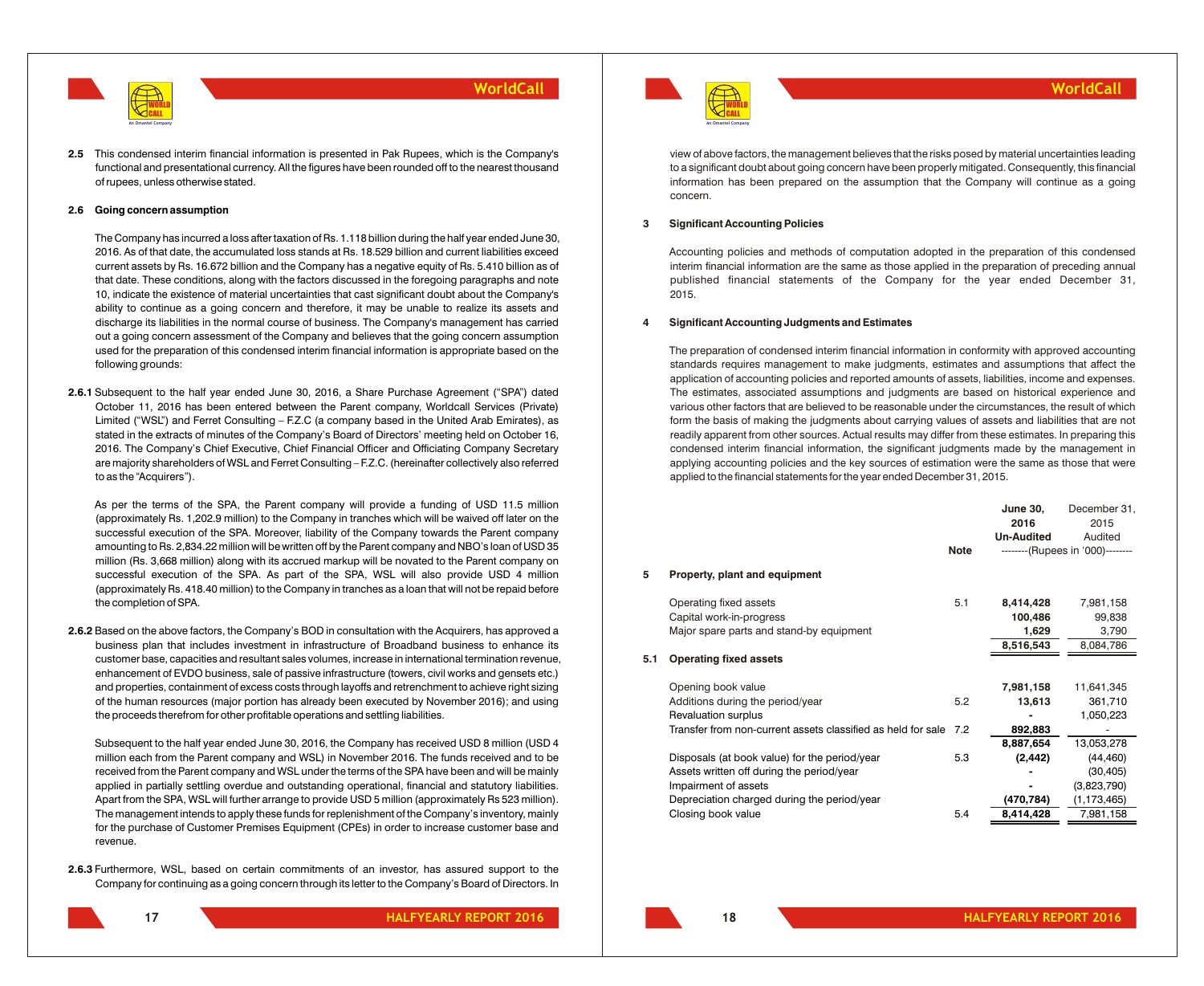**5.2 Detail of additions** Leasehold improvements **-** 6,926 Plant and equipment **13,157** 351,138 Office equipment **367** Furniture and fixtures **-** 34 Computers **456** 3,245 **13,613** 361,710 **5.3 Book values of assets disposed off** Plant and equipment **and a** 3,227 Computers **-** 495 **WorldCall** WORLD CALL **An Omantel Company June 30, 2016 Un-Audited** December 31, 2015 Audited

**5.4** Property, plant and equipment includes equipment deployed in implementing the Universal Service Fund network which is subject to lien exercisable by Universal Service Fund Company ("USFC") in the event of failure by the Company to maintain service availability and quality specification.

Vehicles **2,442** 40,738

**2.442 44.460** 

|   |                                                  |             | <b>June 30.</b>   | December 31.                     |
|---|--------------------------------------------------|-------------|-------------------|----------------------------------|
|   |                                                  |             | 2016              | 2015                             |
|   |                                                  |             | <b>Un-Audited</b> | Audited                          |
| 6 | <b>Intangible Assets</b>                         | <b>Note</b> |                   | --------(Rupees in '000)-------- |
|   | Licenses                                         |             | 1,715,029         | 1,817,626                        |
|   | Patents and copyrights                           |             | 501.630           | 527.764                          |
|   | Indefeasible right of use - media cost           |             | 5,224             | 6,649                            |
|   |                                                  |             | 2,221,883         | 2,352,039                        |
|   | Non-Current Assets Classified as Held for Sale   |             |                   |                                  |
|   | Long term investment classified as held for sale | 7.1         |                   |                                  |
|   | Plant and equipment classified as held for sale  | 7.2         |                   | 892,883                          |
|   |                                                  |             |                   | 892.883                          |

#### **7.1 Long term investment classified as held for sale**

This represented the the investment of the the Company in foreign subsidiary namely Worldcall Telecommunications Lanka (Private) Limited ("the Subsidiary"). Owing to decline of demand of payphones and continuing losses, the shareholder of that company applied for its winding up and the company was volunatrily wound up by the Commercial High Court of the Western Province, Colombo, Sri Lanka, ("Commercial High Court") vide order dated June 16, 2015. Thus, investment in subsidiary was written off accordingly.

| 7.2 Plant and equipment classified as held for sale | <b>June 30,</b><br>2016<br><b>Un-Audited</b> | December 31,<br>2015<br>Audited<br>--------(Rupees in '000)-------- | process of se<br>payments in re<br>made up to th<br>hence, consti<br>amount has be |
|-----------------------------------------------------|----------------------------------------------|---------------------------------------------------------------------|------------------------------------------------------------------------------------|
| Opening balance<br>Impairment loss                  | 892.883<br>$\blacksquare$                    | 1,120,502<br>(204, 925)                                             | Moreover, in A<br>immediate pa                                                     |
| 19                                                  | <b>HALFYEARLY REPORT 2016</b>                |                                                                     | 20                                                                                 |



|             |                          |                                  | <b>NO USAL</b><br>An Omantel Company  |             |                   |                                  |
|-------------|--------------------------|----------------------------------|---------------------------------------|-------------|-------------------|----------------------------------|
|             | <b>June 30,</b>          | December 31,                     |                                       |             | <b>June 30.</b>   | December 31,                     |
|             | 2016                     | 2015                             |                                       |             | 2016              | 2015                             |
|             | <b>Un-Audited</b>        | Audited                          |                                       |             | <b>Un-Audited</b> | Audited                          |
| <b>Note</b> |                          | --------(Rupees in '000)-------- |                                       | <b>Note</b> |                   | --------(Rupees in '000)-------- |
|             |                          |                                  | Disposal during the year              |             |                   | (22, 694)                        |
|             | $\overline{\phantom{a}}$ | 6.926                            | Transferred to operating fixed assets | 7.2.1 & 5.1 | (892, 883)        | $\overline{\phantom{a}}$         |
|             | 13.157                   | 351,138                          | Closing balance                       |             |                   | 892,883                          |
|             |                          | 007                              |                                       |             |                   |                                  |

**WorldCall**

December 31,

**June 30,**

**7.2.1** This represented Passive infrastructure (towers, civil works and gensets etc.) relating to WLL operations of the Company. An active plan to sell these assets was commenced in 2014 and a sale agreement was signed with Towershare (Private) Limited ("Towershare") on October 01, 2014, Accordingly, these assets were classified as held for sale under IFRS 5 - "Non-current Assets Held for Sale and Discontinued Operations". However, Towershare did not take transfer of all sites as per the aforementioned sale agreement. In view of the non-conclusion of the sale agreement with Towershare, these have now been re-classified to property, plant and equipment (Note 5.1).

|                                                                | 2016<br><b>Un-Audited</b> | 2015<br>Audited                  |
|----------------------------------------------------------------|---------------------------|----------------------------------|
| <b>Note</b><br>8<br><b>Term Finance Certificates - Secured</b> |                           | --------(Rupees in '000)-------- |
| Term finance certificates - III                                | 1,517,110                 | 1,643,735                        |
| Restructuring fee                                              |                           | (13, 480)                        |
|                                                                | 1,517,110                 | 1,630,255                        |
| Amortization of restructuring fee                              |                           | 13,480                           |
|                                                                | 1,517,110                 | 1,643,735                        |
| Redeemed                                                       |                           | (126,625)                        |
|                                                                | 1,517,110                 | 1.517.110                        |
| Less: Current and overdue portion                              | (1,517,110)               | (1,517,110)                      |
|                                                                |                           |                                  |

Term finance certificates (TFCs) have a face value of Rs. 5,000 per certificate. These TFCs carry mark up at the rate of six month average KIBOR plus 1.60% per annum, payable semi-annually. The mark up rate charged during the half year on the outstanding balance ranges from 7.96% to 8.19% (2015: 8.67% to 11.79%) per annum.

IGI Investment Bank Limited is the Trustee (herein referred to as the Trustee) under the Trust Deed. These TFCs are secured against pari passu charge over the Company's present and future fixed assets excluding land and building with 25% margin in addition to all rights, benefits, claims and interests procured by the Company under:

- a) LDI and WLL license issued by PTA to the Company; and
- b) Assigned frequency spectrum as per deed of assignment.

These TFCs were earlier rescheduled in December 2012, under which the principal was repayable in three semi-annual installments ending on October 07, 2015. In July 2014, the Company initiated the process of second rescheduling with the TFC holders. As per terms of second rescheduling, payments in respect of principal and markup aggregating to Rs. 318.395 million were required to be made up to the half year ended June 30, 2016. However, payments of only Rs. 146.617 were made, hence, constituting a default as per the terms of second rescheduling. Consequently, the total amount has become immediately payable.

Moreover, in April 2016, the Trustee's legal counsel issued a legal notice to the Company demanding immediate payment of all principal amount and interest accrued thereon and liquidated damages

**HALFYEARLY REPORT 2016 HALFYEARLY REPORT 2016**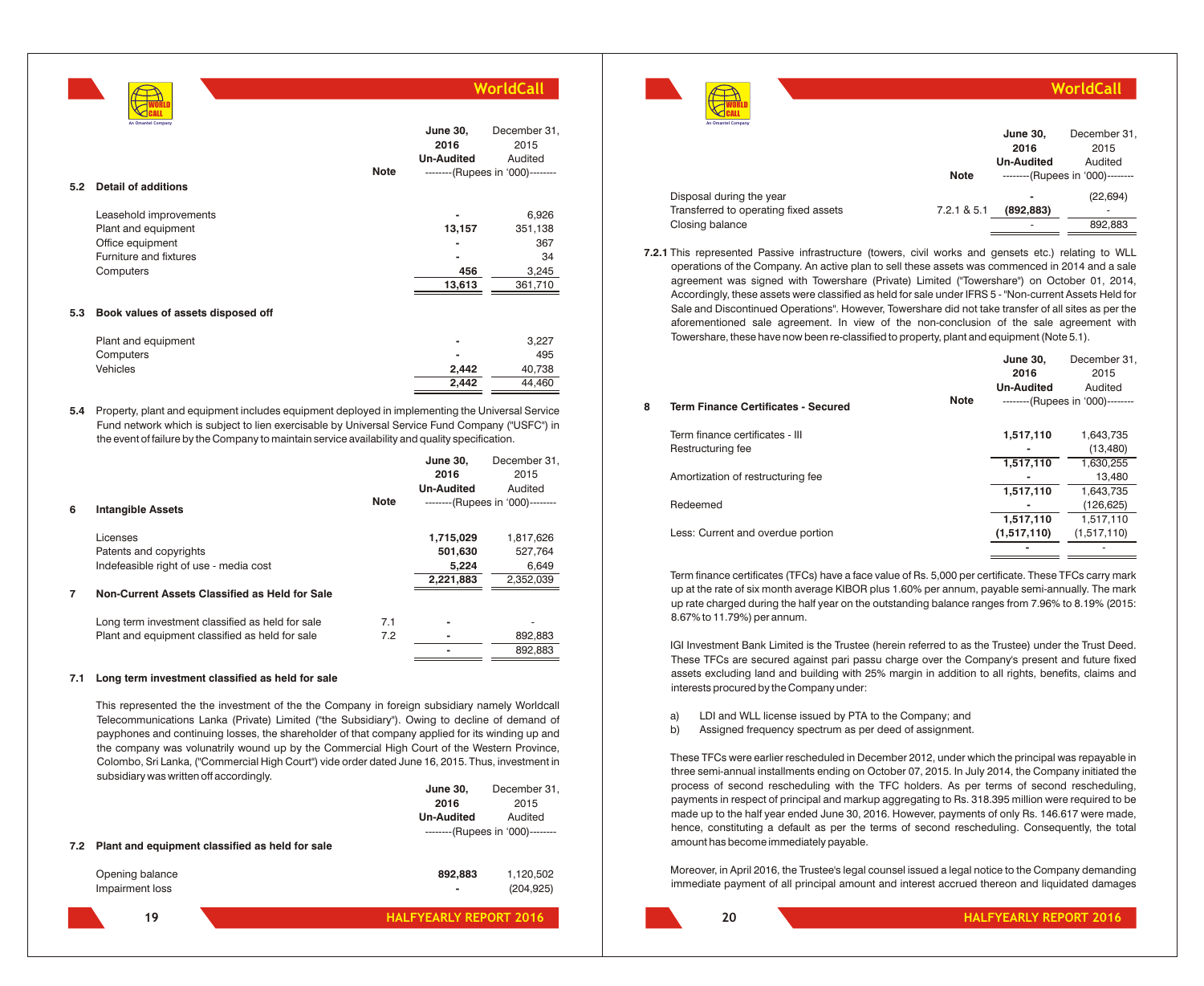

within thirty days of the notice, failing which the Trustee would initiate legal proceedings against the Company. The Trustee also withdrew its Non Objection Certificate (NOC) given to the Company in respect of sale of Wireless Local Loop (WLL) passive infrastructure. No payments have been further made by the Company in respect of principal amount or interest accrued thereon.

|     |                                                     |             | <b>June 30,</b>   | December 31,                     |
|-----|-----------------------------------------------------|-------------|-------------------|----------------------------------|
|     |                                                     |             | 2016              | 2015                             |
|     |                                                     |             | <b>Un-Audited</b> | Audited                          |
|     |                                                     | <b>Note</b> |                   | --------(Rupees in '000)-------- |
| 9   | <b>Long Term Financing</b>                          |             |                   |                                  |
|     | From Banking Companies (Interest-bearing - Secured) |             |                   |                                  |
|     | Askari Bank Limited                                 | 9.1         |                   |                                  |
|     | National Bank of Oman                               | 9.2         |                   |                                  |
|     | Soneri Bank Limited                                 | 9.3         |                   |                                  |
|     | <b>Allied Bank Limited</b>                          | 9.4         | 69,249            | 87,750                           |
|     |                                                     |             | 69,249            | 87,750                           |
| 9.1 | <b>Askari Bank Limited</b>                          |             |                   |                                  |
|     | Receipt                                             |             |                   | 2,943,855                        |
|     | Initial transaction cost                            |             |                   | (129, 365)                       |
|     |                                                     |             |                   | 2,814,490                        |
|     | Amortization of transaction cost                    |             |                   | 129,365                          |
|     |                                                     |             |                   | 2,943,855                        |
|     | Exchange loss                                       |             |                   | 557,729                          |
|     |                                                     |             |                   | 3,501,584                        |
|     | Repaid                                              |             |                   | (3,501,584)                      |
|     |                                                     |             |                   |                                  |
|     | Current maturity                                    |             |                   |                                  |
|     |                                                     |             |                   | ۰                                |

This represented foreign currency syndicated loan facility amounting to USD 35 million from Askari Bank Limited Off-Shore Banking Unit, Bahrain, with the lead arranger being Askari Bank Limited. In September 2014, the Company in agreement with Askari Bank Limited, arranged a financing from consortium of banks comprising National Bank of Oman ("NBO") and Ahli Bank SAOG ("the consortium") with NBO as the lead arranger, whereby loan from Askari Bank Limited was fully repaid from the proceeds of the loan from the consortium.

|     |                                  | Julie Ju,                        | DECEITING 1 9 1 |
|-----|----------------------------------|----------------------------------|-----------------|
|     |                                  | 2016                             | 2015            |
|     |                                  | <b>Un-Audited</b>                | Audited         |
| 9.2 | <b>National Bank of Oman</b>     | --------(Rupees in '000)-------- |                 |
|     | Receipt                          | 3,555,300                        | 3,555,300       |
|     | Initial transaction cost         | (39,616)                         | (39,616)        |
|     |                                  | 3,515,684                        | 3,515,684       |
|     | Amortization of transaction cost | 39,616                           | 39,616          |
|     |                                  | 3,555,300                        | 3,555,300       |
|     | Exchange loss                    | 109,200                          | 112,700         |
|     |                                  | 3,664,500                        | 3,668,000       |
|     | Repaid                           |                                  |                 |
|     |                                  | 3,664,500                        | 3,668,000       |
|     | Less: Current portion            | (3,664,500)                      | (3,668,000)     |
|     |                                  |                                  |                 |
|     |                                  |                                  |                 |

WORLD CALL **An Omantel Company**

#### **WorldCall**

This represents foreign currency syndicated loan facility ("facility") amounting to USD 35 million from National Bank of Oman (NBO) and Ahli Bank SAOG ("the consortium") with NBO as the lead arranger. The loan was disbursed on June 30, 2015 and the loan proceeds were used to clear liablities of Askari Bank Limited as stated in note 9.1. The NBO loan is repayable in 16 quarterly installments commencing from September 30, 2017. Profit is payable quarterly and is charged at three months average LIBOR plus 1.75% per annum and monitoring fee at 1.5% per annum. The mark up rate charged during the period on the outstanding balance ranged from 3.86% to 3.88% (2015: 3.53% to 3.58%) per annum. To secure the facility, corporate guarantee of the Parent company was furnished along with a provision for cash cover / direct debit of the Parent company's bank account in the event of the Company's failure to fund obligations under the facility agreement.

The Company failed to pay interest against this facility, which led to the consortium adjusting the interest payable with the Debt Service Reserve Account Balance ("security") held with them. These factors constitute events of default under the facility and empower the consortium to demand the outstanding amount at their will. Therefore, the total amount has become immediately payable. However, subsequent to the reporting date, the Parent company has been servicing the markup on behalf of the Company. As stated in note 2.6, this liability shall be taken up by the Parent company subject to successful execution of SPA.

|     |                                   | June 30,                         | December 31, |  |
|-----|-----------------------------------|----------------------------------|--------------|--|
|     |                                   | 2016                             | 2015         |  |
|     |                                   | <b>Un-Audited</b>                | Audited      |  |
| 9.3 | <b>Soneri Bank Limited</b>        | --------(Rupees in '000)-------- |              |  |
|     | Opening balance                   | 18,565                           | 66,756       |  |
|     | Repaid                            | -                                | (48, 191)    |  |
|     | Less: Current and overdue portion | (18, 565)                        | (18, 565)    |  |
|     |                                   | $\blacksquare$                   | ۰            |  |

This facility was initially repayable in 23 monthly installments ending on February 28, 2016. This facility was rescheduled later in August 2016 the effect of which shall be disclosed in the annual financial statements. The facility carries mark up at one month KIBOR plus 3% per annum and is payable monthly. The mark up rate charged during the year on the outstanding balance ranged from 9.22% to 9.52% (2015: 9% to 12.90%) per annum. It is secured through joint pari passu hypothecation agreement over current and movable fixed assets.

|                                   | June 30,<br>2016  | December 31,<br>2015             |
|-----------------------------------|-------------------|----------------------------------|
|                                   | <b>Un-Audited</b> | Audited                          |
| <b>Allied Bank Limited</b><br>9.4 |                   | --------(Rupees in '000)-------- |
| Opening balance                   | 113,750           | 125,000                          |
| Repaid                            | (11,501)          | (11,250)                         |
|                                   | 102,249           | 113,750                          |
| Less: Current portion             | (33,000)          | (26,000)                         |
|                                   | 69.249            | 87,750                           |

This represents a term loan facility of Rs. 125 million obtained through restructuring of running finance facility. This facility was rescheduled in January 2015 and is now repayable in 43 monthly installments ending on July 31, 2018. It carries mark up at one month KIBOR plus 3% per annum till March 31, 2015, and was payable monthly. The mark up rate with effect from April 01, 2015, is 3 months KIBOR plus 0.5% per annum to be reset and recoverable quarterly. The mark up rate charged during the period on the outstanding balance ranged from 6.85% to 6.99% (2015: 7.10% to 12.13%)

**HALFYEARLY REPORT 2016 HALFYEARLY REPORT 2016 21 22**

**June 30,**

December 3<sup>1</sup>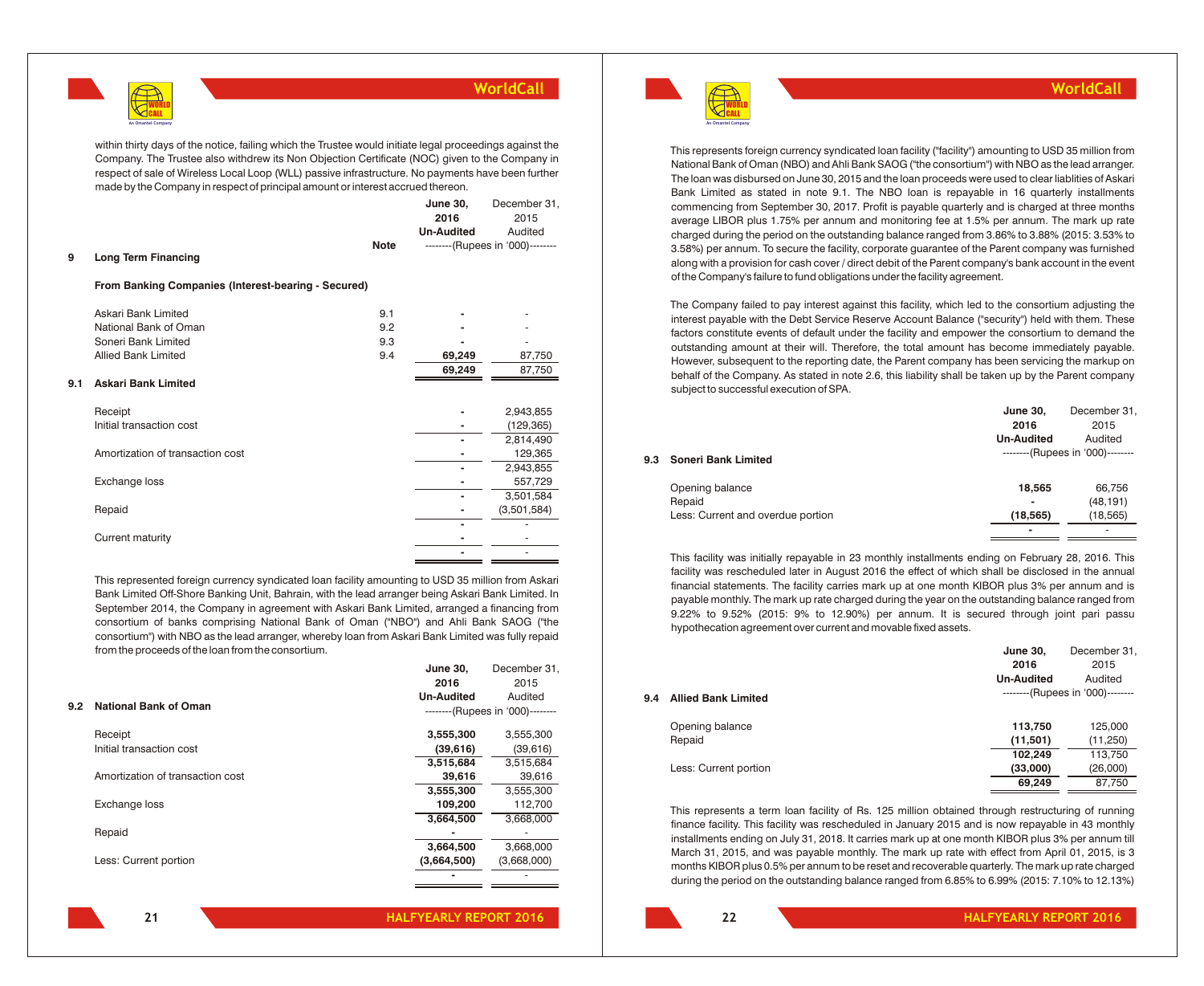

per annum. It is secured through joint pari passu charge on present and future current and fixed assets excluding land and building of the Company with 25% margin.

#### **10 Contingencies and Commitments**

There is no significant change in contingencies from the preceding annual published financial statements of the Company for the year ended December 31, 2015 exception for the following:

#### **10.1 Disputes with PTA**

- **10.1.1** The Company is contingently liable to PTA against demand of Rs. 242.66 million on account of annual spectrum fee and other regulatory charges. Being aggrieved, the Company's management preferred an appeal before the Honorable Lahore High Court ("LHC") against the PTA's determination. LHC has granted stay against the recovery subject to payment of Rs. 40 million which was complied by the Company. Based on the advice of the Company's legal counsel, Company's management feels that there are strong grounds to defend the Company's position and the ultimate decision would be in Company's favor. The management has therefore not provided for the excess liability in these financial statements.
- **10.1.2** PTA has raised demand amounting to Rs. 67.43 million on account of Annual Radio Regulatory Dues for the year ended 2013 and 2014. The Company has filed a writ petition before Lahore High Court challenging the constitutionality of this demand and is hopeful that its viewpoint shall be upheld; thus no provision has been incorporated in these financial statements against this demand.
- **10.1.3** PTA has raised demand amounting to Rs. 29.77 million on account of using extra Radio Spectrum not assigned to the Company. The Company has challenged this amount before Islamabad High Court which has suspended the demand of PTA. The management is hopeful that its viewpoint shall be upheld; thus no provision has been incorporated in these financial statements against this demand.

#### **10.2 Others**

**10.2.1** The Company acquired Indefeasible Right to Use ("IRU") of media and related Operations and Maintenance Services ("O&M") from Multinet Pakistan (Private) Limited under an agreement entered in August 2011. An agreement between the parties was reached in April 2015 for such amounts whereby it was decided that monthly payments in respect of O&M will be made by the Company and the schedule of due payments under IRU agreement shall be mutually agreed by June 30, 2016. Before such date, however, MPL illegally disconnected its services to the Company and filed a petition before the Sindh High Court for recovery of dues amounting to USD 7.03 million, allegedly due under the stated agreement, Such suit is pending adjudication.

The management believes that MPL's claim is invalid since its major portion relates to the unutilized future period, for which MPL is/was under contractual obligation to provide media to the Company. However, the subject media/services have never been provisioned therefore MPL is not entitled to claim any amount for media or services which has never been provisioned. As the Company holds an indefeasible right to use MPL's media for the contract duration of 15 years, early and unilateral termination of services by MPL, amounts to a breach. Under these circumstances, the Company can use its express contractual rights to reclaim amounts relating to un-utilized future period on a prorata basis. Moreover, MPL is also liable to make payments to the Company on account of different services received from the Company. While the Company is in the process of preparing its defense in respect of challenging the amount of and MPL's right to receive these dues, it has also filed an application before SHC to refer the matter to Arbitration as



#### **WorldCall**

per the dispute resolution mechanism contained in the agreement signed in August 2011. Based on the advice of the Company's legal counsel, the management is of the view that it is unlikely that any adverse order will be passed against the Company.

| <b>Guarantees</b><br>Outstanding guarantees<br><b>Commitments</b><br>Commitments in respect of capital expenditure<br>11<br><b>Cash Generated From Operations</b>                                                                                                                                                                                                                                                                                                                                                                               |                                                                                                            | --------(Rupees in '000)--------                                                                    |
|-------------------------------------------------------------------------------------------------------------------------------------------------------------------------------------------------------------------------------------------------------------------------------------------------------------------------------------------------------------------------------------------------------------------------------------------------------------------------------------------------------------------------------------------------|------------------------------------------------------------------------------------------------------------|-----------------------------------------------------------------------------------------------------|
|                                                                                                                                                                                                                                                                                                                                                                                                                                                                                                                                                 |                                                                                                            |                                                                                                     |
|                                                                                                                                                                                                                                                                                                                                                                                                                                                                                                                                                 | 856,942                                                                                                    | 869,779                                                                                             |
|                                                                                                                                                                                                                                                                                                                                                                                                                                                                                                                                                 |                                                                                                            |                                                                                                     |
|                                                                                                                                                                                                                                                                                                                                                                                                                                                                                                                                                 | 286,812                                                                                                    | 504,164                                                                                             |
|                                                                                                                                                                                                                                                                                                                                                                                                                                                                                                                                                 |                                                                                                            |                                                                                                     |
| Cash flows from operating activities                                                                                                                                                                                                                                                                                                                                                                                                                                                                                                            | Half year ended<br><b>June 30,</b><br>2016<br><b>Un-Audited</b><br>---------(Rupees in '000)---------      | Half year ended<br>June 30,<br>2015<br>Un-Audited                                                   |
| Loss before taxation                                                                                                                                                                                                                                                                                                                                                                                                                                                                                                                            | (1,095,921)                                                                                                | (1,553,386)                                                                                         |
| Adjustment for non-cash charges and other items:<br>Depreciation on property, plant and equipment<br>Amortization on intangible assets<br>Amortization of transaction cost<br>Amortization of long term trade receivables<br>Provision for doubtful debts and other receivables<br>Provision for stock-in-trade and stores and spares<br>Liabilities no longer payable written back<br>Exchange loss/(gain) on foreign currency loan<br>ä,<br>Gain on sale of property, plant and equipment<br>÷,<br><b>Retirement benefits</b><br>Finance cost | 470,784<br>130,156<br>(7, 245)<br>3,187<br>10,842<br>(99, 506)<br>(3,500)<br>(2, 134)<br>45,642<br>260,915 | 583,416<br>130,121<br>87,425<br>(7, 494)<br>65,618<br>2,602<br>36,934<br>(936)<br>43,365<br>234,721 |
| Operating loss before working capital changes<br>Effect on cash flow due to working capital changes:<br>(Increase) / decrease in current assets                                                                                                                                                                                                                                                                                                                                                                                                 | 809,141<br>(286,780)                                                                                       | 1,175,772<br>(377, 614)                                                                             |
| Stores and spares<br>÷.<br>Stock-in-trade<br>۰<br>Trade debts<br>Loans and advances<br>a.<br>Deposits and prepayments<br>Other receivables                                                                                                                                                                                                                                                                                                                                                                                                      | 11,648<br>(69)<br>(76,056)<br>(78, 653)<br>379<br>94,074                                                   | 31,971<br>(87, 503)<br>(81, 562)<br>617<br>33,167                                                   |
| Increase / (decrease) in current liabilities<br>Trade and other payables<br><b>Cash generated from operations</b>                                                                                                                                                                                                                                                                                                                                                                                                                               | 411,405<br>362,728<br>75,948                                                                               | 715,137<br>611,827<br>234,213                                                                       |

**HALFYEARLY REPORT 2016 HALFYEARLY REPORT 2016 23 24**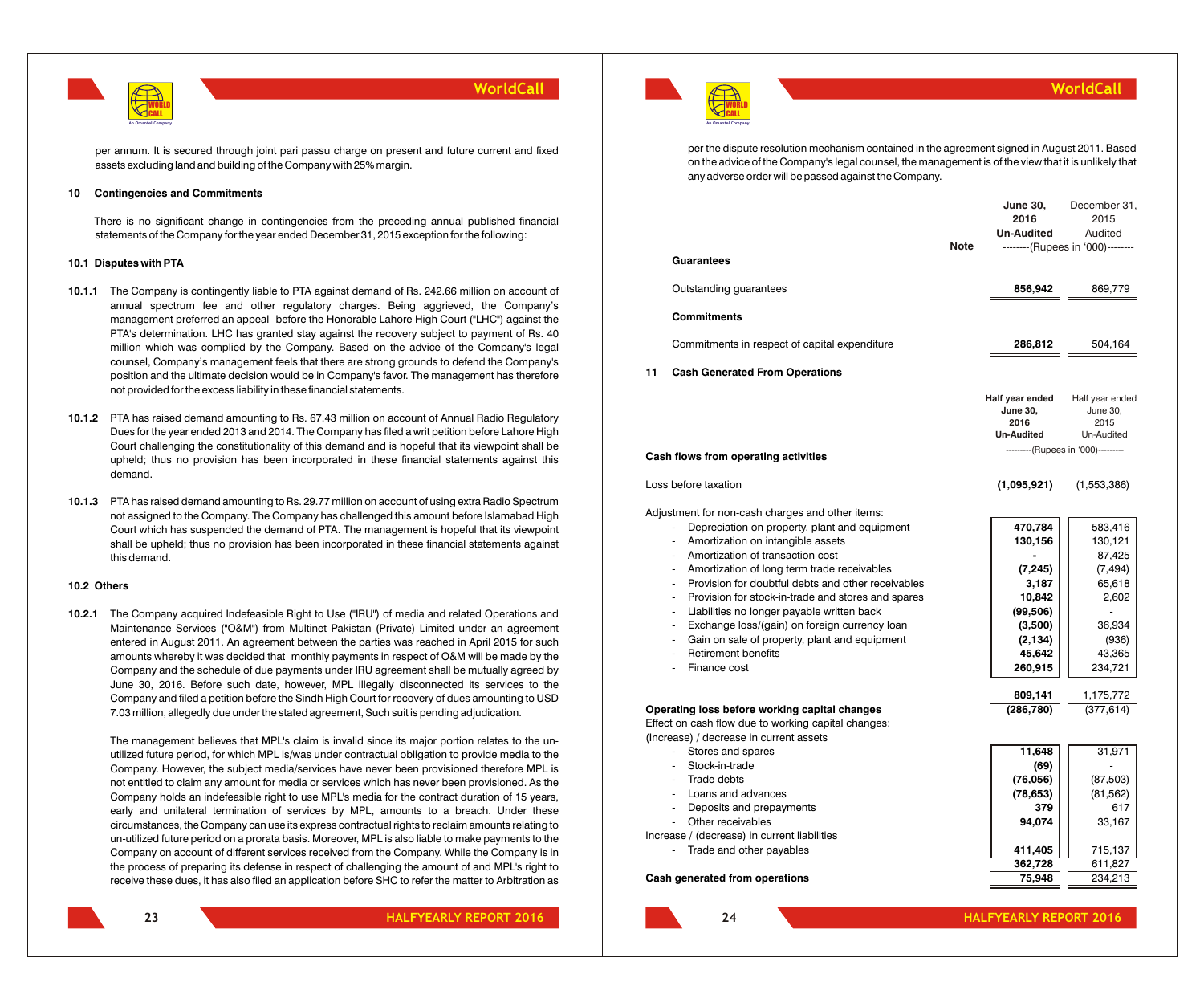

#### **12. Related party transactions**

The related parties comprise of members, foreign subsidiary, local associated companies, related group companies, directors of the Company, companies where directors also hold directorship and key management personnel. Significant transactions with related parties are as follows:

|                                  |                                              | Half year ended<br><b>June 30,</b><br>2016 | Half year ended<br><b>June 30,</b><br>2015    |
|----------------------------------|----------------------------------------------|--------------------------------------------|-----------------------------------------------|
|                                  |                                              | (Un-audited)                               | (Un-audited)                                  |
|                                  |                                              |                                            | ---------------(Rupees in '000)-------------- |
| Relationship with the<br>Company | Nature of transactions                       |                                            |                                               |
| Parent company                   | Dividend on preference shares                | 107.304                                    | 61.380                                        |
|                                  | Management fee on preference shares          | 90.769                                     | 75,401                                        |
|                                  | Rendering of LDI services to Omantel         | 13.192                                     |                                               |
| Other related parties            | Purchase of goods and services               |                                            | 40.943                                        |
| Key management personnel         | Salaries and other employee benefits         | 148,377                                    | 153,857                                       |
|                                  | Sale of vehicle                              | 648                                        |                                               |
|                                  |                                              | <b>June 30,</b><br>2016                    | December 31,<br>2015                          |
|                                  |                                              | (Un-audited)                               | (Audited)                                     |
|                                  |                                              |                                            | ---------------(Rupees in '000)-------------- |
| Period/year end balances         |                                              |                                            |                                               |
| Omantel                          | Trade creditors                              | 2,834,221                                  | 2.684.723                                     |
| WSL                              | Advance to                                   | 2,109                                      | 2,109                                         |
|                                  | Trade creditors                              | 23,121                                     | 23,121                                        |
| Key management                   | Payable against expenses, salaries and other |                                            |                                               |
| personnel                        | employee benefits                            | 88,364                                     | 77,405                                        |
|                                  | Long term loans                              | 8,513                                      | 5,564                                         |
|                                  |                                              |                                            |                                               |

#### **13. Financial risk management**

#### **13.1 Financial risk factors**

The Company's activities expose it to a variety of financial risks: market risk (including currency risk, fair value interest rate risk, cash flow interest rate risk and price risk), credit risk and liquidity risk.

The condensed interim financial information does not include all financial risk management information and disclosures required in the annual financial statements, and should be read in conjunction with the Company's annual financial statements as at 31 December 2015.

There have been no changes in the risk management policies since year end.

#### **13.2 Liquidity risk**

Compared to year end, there was no material change in the contractual undiscounted cash out flows for financial liabilities.

#### **13.3 Fair value estimation**

The table below analyses financial instruments carried at fair value, by valuation method. The different levels have been defined as follows:

- Quoted prices (unadjusted) in active markets for identical assets or liabilities (level 1)



- Inputs other than quoted prices included within level 1 that are observable for the asset or liability, either directly (that is, as prices) or indirectly (that is, derived from prices) (level 2).
- Inputs for the asset or liability that are not based on observable market data (that is, unobservable inputs) (level 3).

The following table presents the Company's assets and liabilities that are measured at fair value at 30 June 2016.

|                                | Level 1 | Level 2 | Level 3           | Total  |
|--------------------------------|---------|---------|-------------------|--------|
|                                |         |         | -Rupees in '000-- |        |
| <b>Assets</b>                  |         |         |                   |        |
| Available-for-sale investments | 76,397  |         |                   | 76,397 |
| Liabilities                    |         |         |                   |        |
|                                |         |         |                   |        |

The following table presents the Companys assets and liabilities that are measured at fair value at December 31, 2015:

|                                | Level 1            | Level 2 | Level 3 | Total  |
|--------------------------------|--------------------|---------|---------|--------|
|                                | --Rupees in '000-- |         |         |        |
| <b>Assets</b>                  |                    |         |         |        |
| Available-for-sale investments | 87,860             |         | ۰       | 87,860 |
| Liabilities                    |                    |         |         |        |

During the period, there were no significant changes in the business or economic circumstances that affect the fair value of the Company's financial assets and financial liabilities. Furthermore, there were no reclassifications of financial assets and there were no changes in valuation techniques during the period.

#### **14. Date of authorization for issue**

This condensed interim financial information was authorized for issue on May 9, 2017 by the Board of Directors of the Company.

#### **15. Corresponding figures**

Corresponding figures have been re-arranged / reclassified wherever necessary to reflect more appropriate presentation of events and transactions for the purpose of comparison. Following rearrangements / reclassifications have been made in these financial statements for better presentation:

| Nature                                                       | <b>From</b>                                   | To                       | Amount<br>(Rupees in '000) |
|--------------------------------------------------------------|-----------------------------------------------|--------------------------|----------------------------|
| Payable to PTA<br>against APC charges                        | Current portion of non-current<br>liabilities | Trade and other payables | 1,766,190                  |
| Deposit in escrow<br>account                                 | Cash and bank balances                        | Deposits and prepayments | 368,767                    |
| Payable to Multinet<br>Pakistan (Private)<br>Limited ("MPL") | Current portion of non-current<br>liabilities | Trade and other payables | 616,660                    |
| Auditror's<br>remuneration                                   | Operating cost                                | Other operating expenses | 3,574                      |

Babaric **Chief Executive Officer**